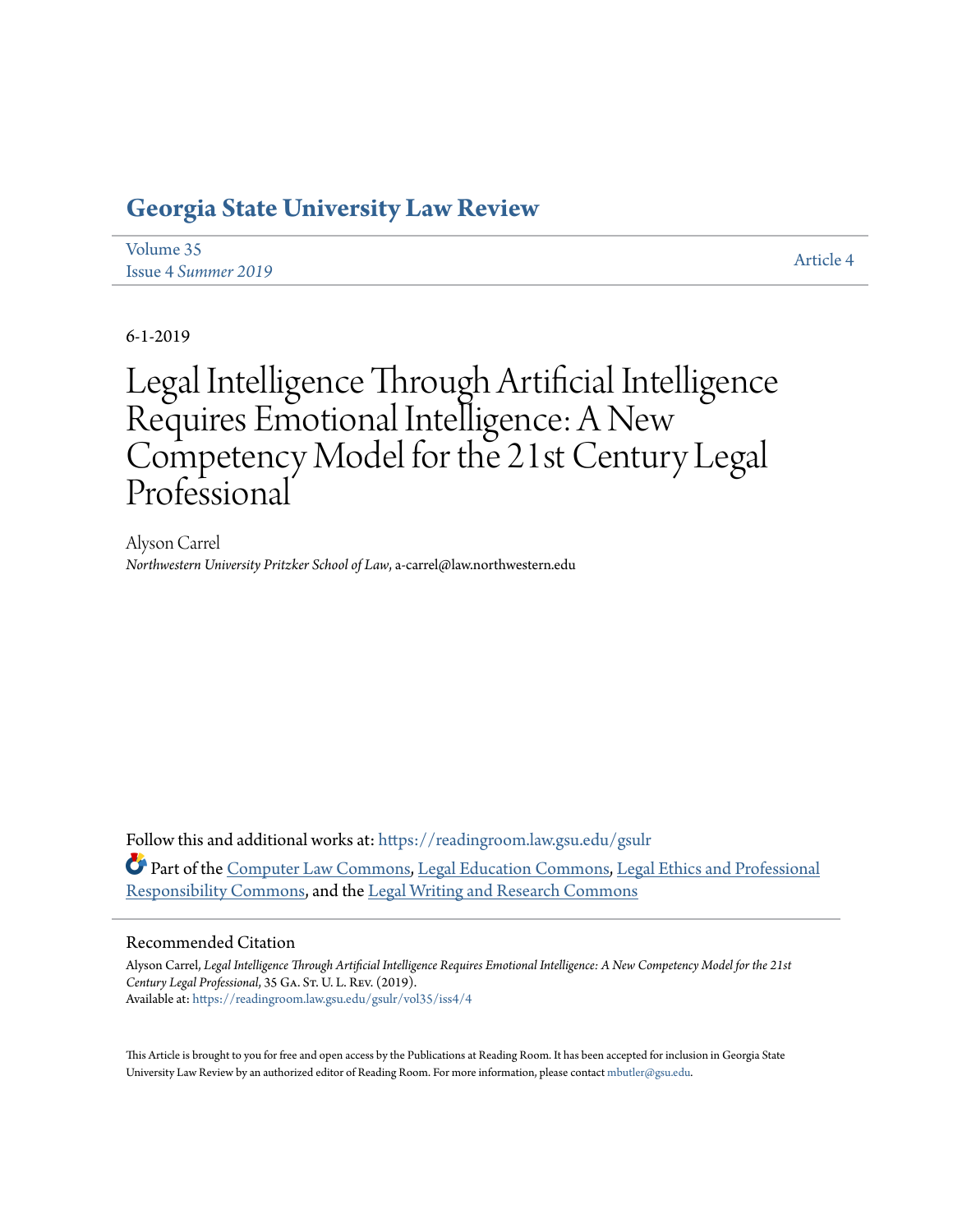# **LEGAL INTELLIGENCE THROUGH ARTIFICIAL INTELLIGENCE REQUIRES EMOTIONAL INTELLIGENCE: A NEW COMPETENCY MODEL FOR THE 21ST CENTURY LEGAL PROFESSIONAL**

# **Alyson Carrel\***

#### ABSTRACT

The nature of legal services is drastically changing given the rise in the use of artificial intelligence and machine learning. Legal education and training models are beginning to recognize the need to incorporate skill building in data and technology platforms, but they have lost sight of a core competency for lawyers: problem-solving and decision-making skills to counsel clients on how best to meet their desired goals and needs. In 2014, Amani Smathers introduced the legal field to the concept of the T-shaped lawyer. The T-shaped lawyer stems from the concept of T-shaped professionals who have a depth of knowledge in their chosen discipline and a breadth of knowledge in other tangentially related disciplines in order to enhance collaboration with other professionals. The concept of a T-shaped lawyer recognizes that lawyers not only need in-depth legal knowledge and skills but an understanding of data, technology, project management, and process improvement to be competent legal professionals. The T-shaped lawyer brought attention to the need for lawyers and law students to expand their training and begin learning about artificial intelligence, design thinking, data analytics, and more. However, the T-shaped lawyer obscures the core competency of

1

 <sup>\*</sup> Clinical Associate Professor, Assistant Dean of Law & Technology Initiatives, and Assistant Director of the Center on Negotiation and Mediation at Northwestern University Pritzker School of Law. I would like to acknowledge Natalie Runyon, Shellie Reid, Jesse Bowman, and Jordan Galvin as the original working group who developed the nascent idea of a new competency model during a working conference hosted by Dan Linna and Michigan State University College of Law's LegalRnD Center. And I want to acknowledge Gabe Teninbaum and Cat Moon for joining the working group and pushing us and our research further. I would also like to thank them, along with Mark Lyons and Nicole Steinberg, for their editing support, encouragement, and insightful feedback throughout the development of this article.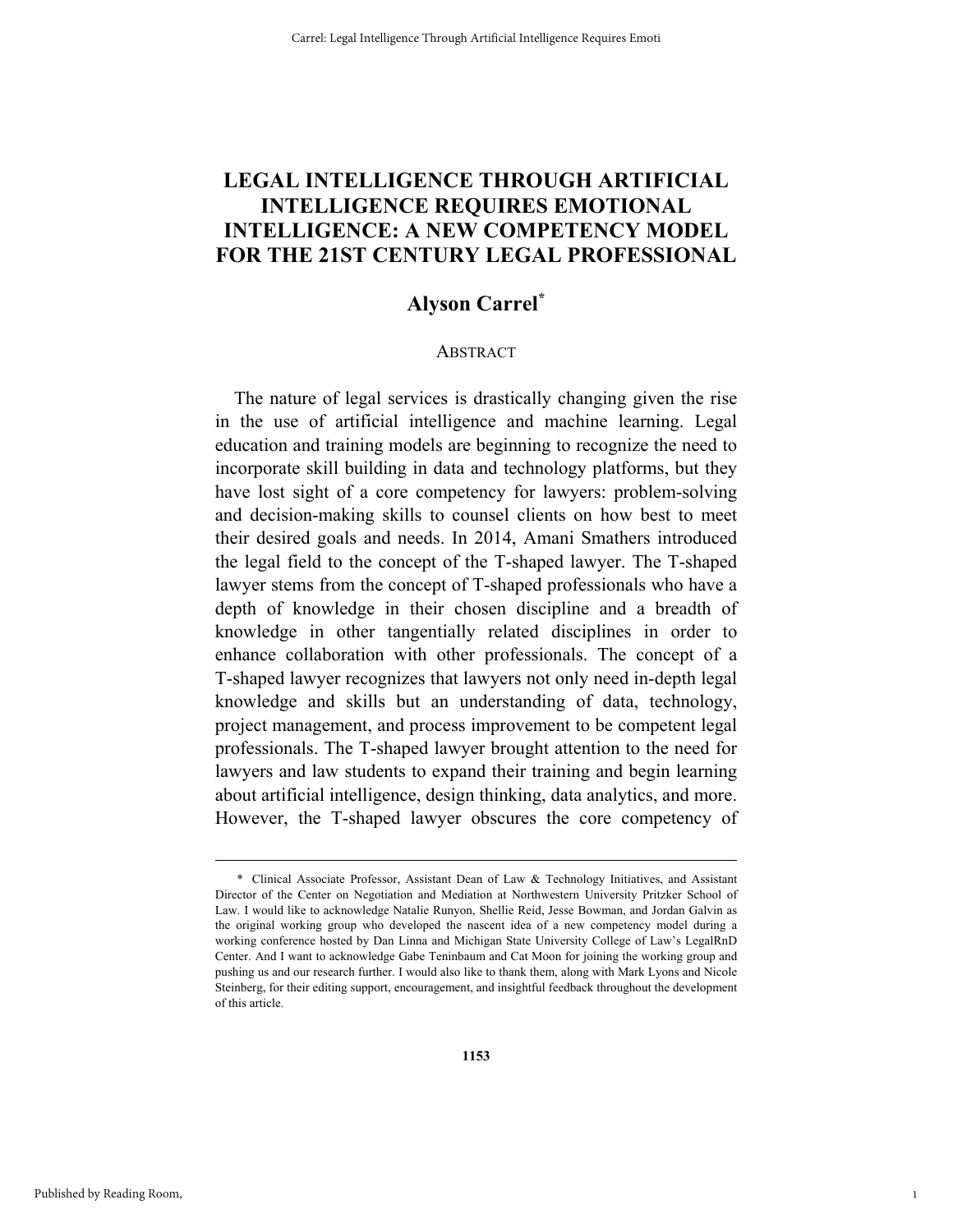decision-making and problem-solving. This paper introduces the Delta Model for legal professional competency that not only recognizes the need for lawyers to have deep legal knowledge and skills, as well as an understanding of data and technology, but also recognizes the need for emotional intelligence in decision-making and problem-solving. The Delta Model could reshape how we approach legal education and lawyer training, providing a structure that more accurately reflects the breadth of skills that a twenty-first-century lawyer needs.

# TABLE OF CONTENTS

| ABSTRACT                                              | 1153   |
|-------------------------------------------------------|--------|
| <b>INTRODUCTION</b>                                   | .1155  |
|                                                       |        |
| A. Impact of Artificial Intelligence on the Role of   |        |
| Lawyer                                                |        |
| B. New Professions within the Law1162                 |        |
|                                                       |        |
| A. Legal Education and Training in the Profession1165 |        |
|                                                       |        |
|                                                       |        |
| C. Increase in Experiential Learning and Skills 1170  |        |
| III. Delta Model                                      |        |
|                                                       |        |
| A. The Delta Model Presents a Holistic Approach to    |        |
|                                                       | . 1176 |
| B. The Delta Model Presents a Model for a Variety of  |        |
| Legal Careers                                         |        |
| Figure 3: The Delta Model-BigLaw Partner 1177         |        |
| Figure 4: The Delta Model—Lawyer in Legal             |        |
| 1178<br>Operations                                    |        |
| C. The Delta Model Reflects and Adapts to             |        |
|                                                       |        |
| D. The Delta Model Recognizes Allied Professionals in |        |
|                                                       | 1181   |
|                                                       | 1182   |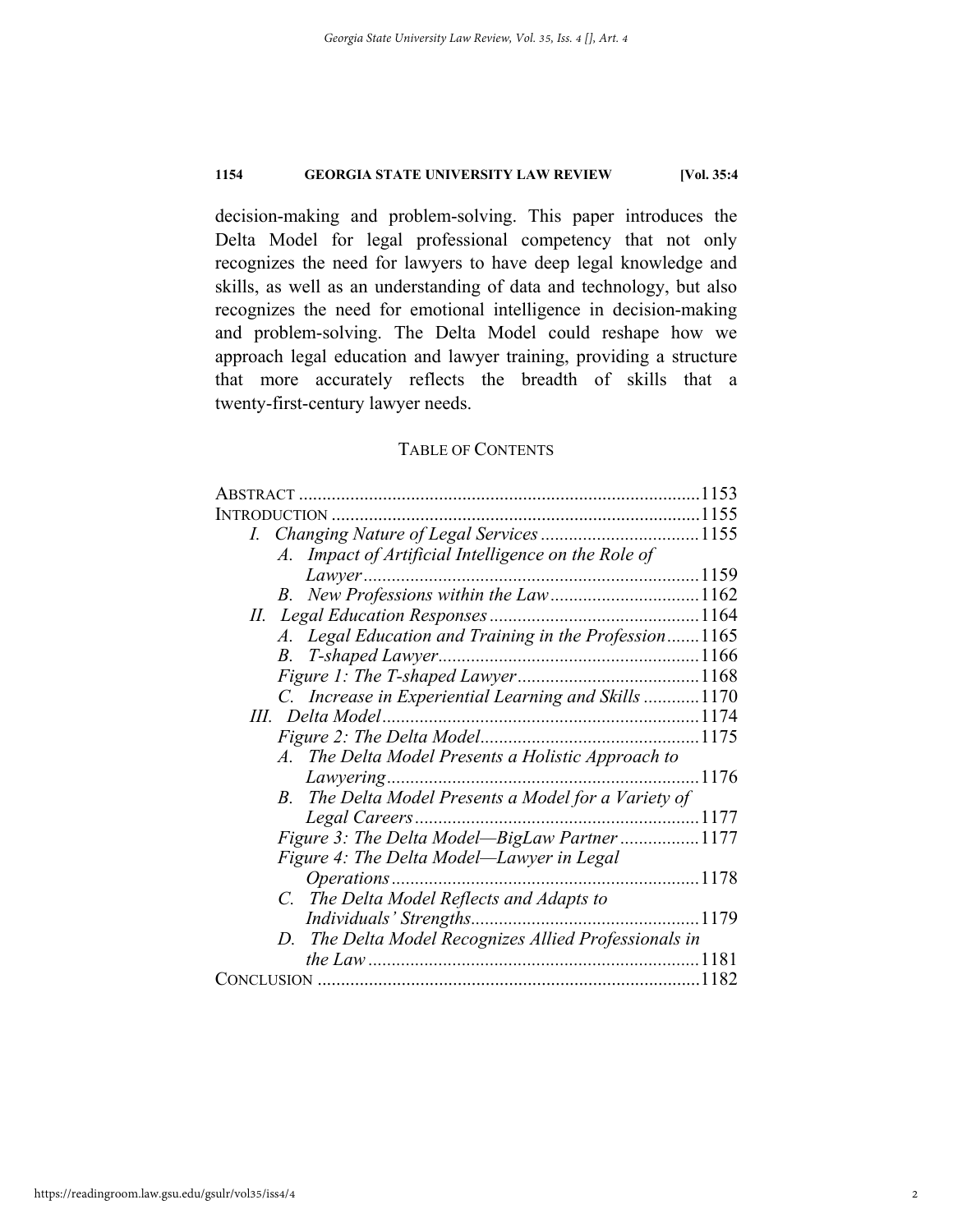#### INTRODUCTION

Every aspect of legal practice has changed in the last twenty-five years: legal education; hiring; client acquisition, communication, and maintenance; court docketing and judicial workflow; and discovery production, to name just a random grab bag of the most obvious. Clients are demanding that lawyers provide faster, cheaper, and better service.<sup>1</sup> One of the most significant forces for innovation in the delivery of legal services is advancing technology.<sup>2</sup> Moreover, with this advancing technology comes the need for legal professionals to acquire new skills and assume new roles. This paper argues that to succeed in this changing landscape of advancing technology, the twenty-first-century lawyer must not only encompass a mastery of the law but build competency in the areas of technology and emotional intelligence as well.<sup>3</sup> A small working group is developing a new competency model called the Delta Model to capture all three of these competencies and provide the industry with a tool for educating, hiring, and assessing legal professionals.4

# *I. Changing Nature of Legal Services*

The law, a notoriously risk-averse profession, now faces a transformation in response to emerging technology.<sup>5</sup> In the face of cautionary tales of reply-all Armageddon<sup>6</sup> and meta-data redaction

3

 <sup>1.</sup> *Cheaper, Faster, Better: Changing Client Expectations*, LITERA, https://www.litera.com/thechanging-lawyer/cheaper-faster-better-changing-client-expectations/ [https://perma.cc/3RHT-HN5G] (last visited Mar. 6, 2019).

 <sup>2</sup>*. See generally* RICHARD SUSSKIND, TOMORROW'S LAWYERS: AN INTRODUCTION TO YOUR FUTURE (2d ed. 2017) [hereinafter SUSSKIND, TOMORROW'S LAWYERS]; RICHARD SUSSKIND, THE END OF LAWYERS? RETHINKING THE NATURE OF LEGAL SERVICES (2008) [hereinafter SUSSKIND, THE END OF LAWYERS?].

 <sup>3.</sup> *See generally* SUSSKIND, THE END OF LAWYERS?, *supra* note 2.

 <sup>4.</sup> *See generally id.*; Natalie Runyon, *The "Delta" Lawyer Competency Model Discovered Through LegalRnD Workshop*, THOMPSON REUTERS (June 14, 2018), http://www.legalexecutiveinstitute.com/delta-lawyer-competency-model/ [https://perma.cc/R3RC-D4ZN].

 <sup>5.</sup> *See generally* SUSSKIND, THE END OF LAWYERS?, *supra* note 2; Runyon, *supra* note 4.

 <sup>6.</sup> Gabrielle Orum Hernández, *Attorneys Don't Know the Ethics Guidelines for Reply-All Fails*, LEGAL TECH. NEWS (Jan. 30, 2018, 10:00 AM), https://www.law.com/legaltechnews/sites/legaltechnew s/2018/01/30/attorneys-dont-know-the-ethics-guidelines-for-reply-all-fails/ [https://perma.cc/7KVY-UZJA].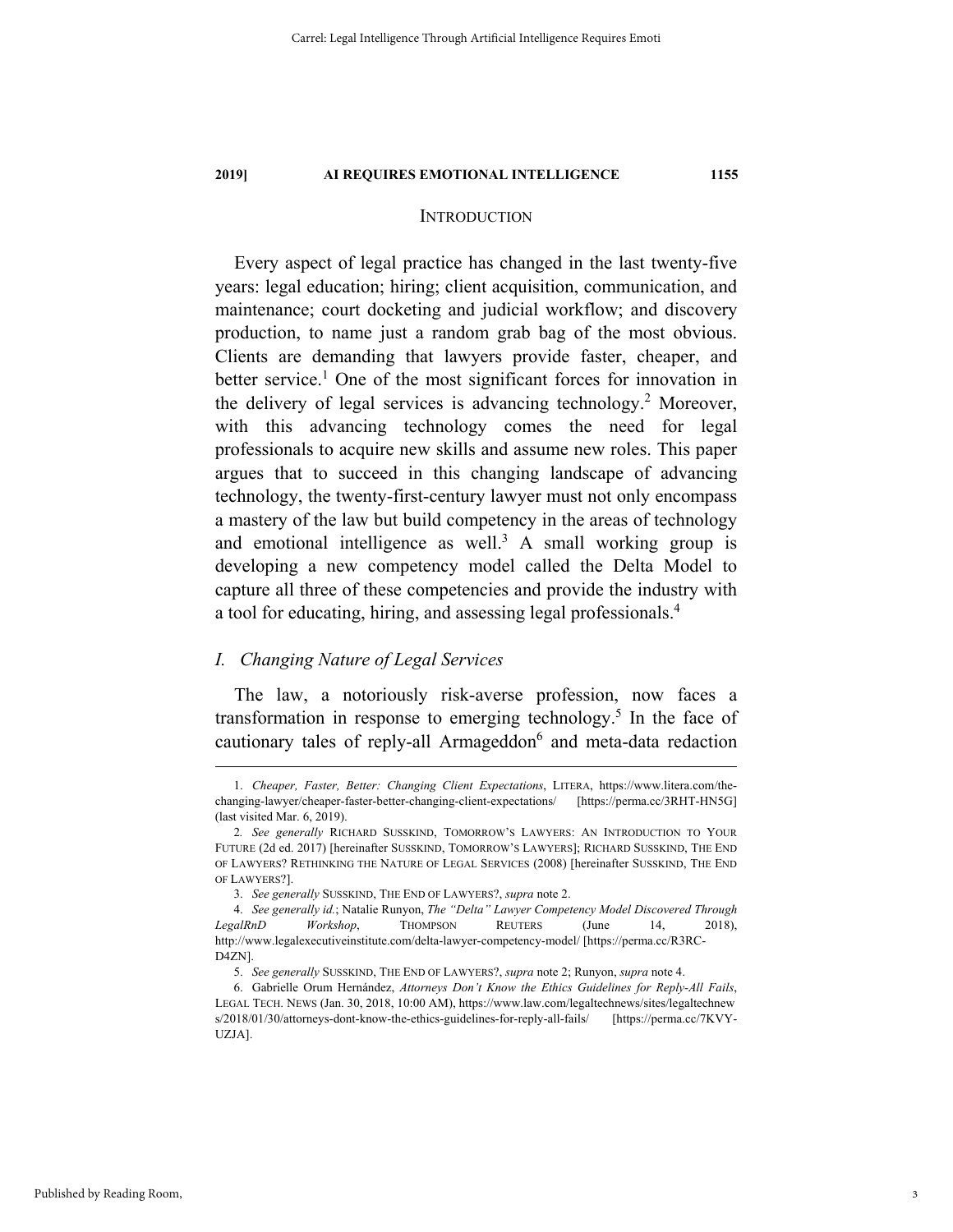mishaps, $\frac{7}{7}$  some lawyers are realizing the impact and power of technology,<sup>8</sup> embracing it, and imploring others to do the same.<sup>9</sup> Other articles in this symposium explore how technology, and more specifically artificial intelligence, is changing the delivery of legal services.<sup>10</sup> This article does not attempt to replicate the great work of other authors more qualified to describe this impact in depth but will instead focus on how those changes require law schools and professional-development programs to rethink how we train tomorrow's lawyers.

To be sure, lawyers are using technology in a variety of ways to make their work more efficient. Lawyers now rely on apps such as  $TriallPad<sup>11</sup>$  to assist in the conduct of trials, and like healthcare providers, attorneys are using online case-management portals that offer clients 24/7 access to their case file, briefs, accounts, and invoices.12 Some clients even require attorneys to demonstrate proficiency with Microsoft Office before being hired.<sup>13</sup> Law firms, legal aid organizations, and law school clinics use cloud-based

 <sup>7.</sup> Natasha Bertrand, *Manafort's Own Lawyers May Have Hastened His Downfall*, ATLANTIC (Jan. 9, 2019), https://www.theatlantic.com/politics/archive/2019/01/paul-manafort-lawyers-failed-to-redactdocuments/579910/ [https://perma.cc/EX56-M98N].

 <sup>8.</sup> *See generally* SUSSKIND, THE END OF LAWYERS?, *supra* note 2.

 <sup>9.</sup> Jason Tubinis, Dunning-Kruger and You: Evaluating Your Technological Competence with the Legal Tech Audit 5 (Jan. 30, 2015) (unpublished manuscript) (on file with the University of Georgia School of Law), https://digitalcommons.law.uga.edu/cgi/viewcontent.cgi?article=1039&context=cle [https://perma.cc/7HVE-GC63]; Catherine Ho, *Lawyers, Could You Pass This Test?*, WASH. POST (Feb. 23, 2015), https://www.washingtonpost.com/news/capital-business/wp/2015/02/23/lawyers-could-youpass-this-test/?noredirect=on&utm\_term=.508a1c989cf9 [https://perma.cc/94JH-2YF2]; *Incentivizing Efficient Legal Services*, LEGAL TECH. ASSESSMENT, http://www.techassessment.legal/ [https://perma.cc/4WGW-FUZJ] (last visited Feb. 5, 2019).

 <sup>10.</sup> *See, e.g.*, Tabrez Y. Ebrahim, *Automation & Predictive Analytics in Patent Prosecution: USPTO Implications & Policy*, 35 GA. ST. U. L. REV. 1185 (2019); Harry Surden, *Artificial Intelligence and Law: An Overview*, 35 GA. ST. U. L. REV. 1305 (2019).

 <sup>11.</sup> Jared Rosenblatt, *Courtroom Technology and Advanced Advocacy Syllabus*, HOFSTRA U.L. (2018), https://law.hofstra.edu/currentstudents/academics/academicresources/readingassi gnmentsandsyllabi/2018-

<sup>19/</sup>fall/upperdivision/courtroomtechnologyandadvancedadvocacy/rosenblatt/syllabus.pdf

<sup>[</sup>https://perma.cc/L4Z9-AFHJ]; *TrialPad*, LIT SOFTWARE, https://www.litsoftware.com/trialpad/ [https://perma.cc/TGZ7-U6UB] (last visited Feb. 20, 2019).

 <sup>12.</sup> Stephanie L. Kimbro, *The Law Office of the Near Future: Practical and Ethical Considerations for Virtual Practice*, 83 N.Y. ST. B. ASS'N J. 28, 28 (2011); Chad E. Burton, *Launching a Virtual Law Firm*, A.B.A. (June 29, 2017), https://www.americanbar.org/groups/gpsolo/publications/gp\_solo/2014/ja nuary-february/launching\_virtual\_law\_firm/ [https://perma.cc/HU92-69EN].

 <sup>13.</sup> Hernández, *supra* note 6.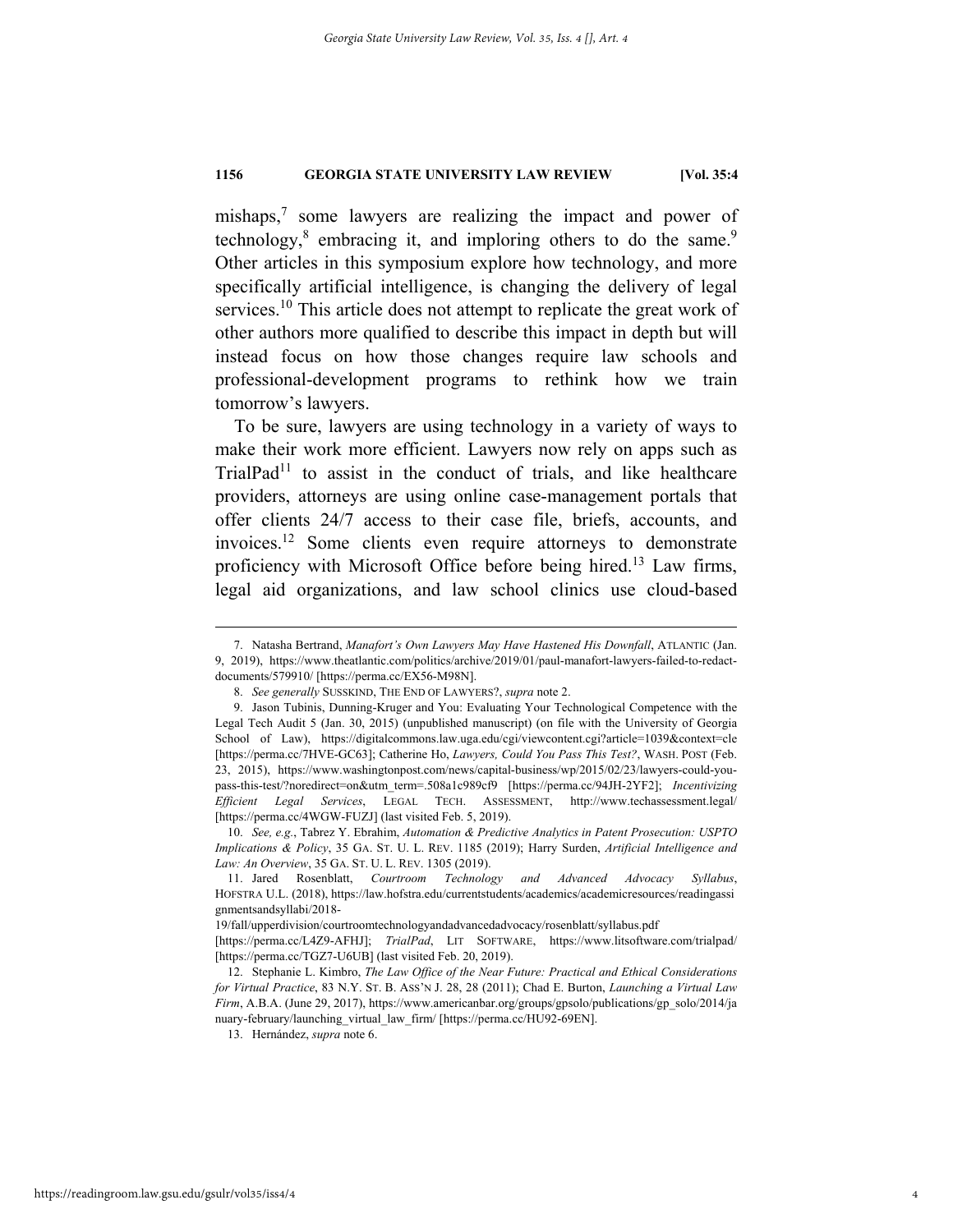case-management systems such as Clio and Litify.14 Lawyers are creating and using expert systems to provide self-represented litigants legal information and automated document completion with programs such as A2Jauthor and Neota Logic.<sup>15</sup> Civil rights organizations like the American Civil Liberties Union (ACLU) have created apps for the public (and potential clients) to record video of police interactions as they occur and automatically upload the videos to the agency for protection and enforcement.<sup>16</sup> Lawyers use technology and contract database-management specialists to more efficiently sort through terabytes of information in e-discovery.<sup>17</sup> Technology may significantly impact the industry by reducing the number of young lawyers and paralegals needed to run a firm, but technological enhancement can also expand roles.<sup>18</sup>

Some things will not change. A lawyer using such technology must have the expertise to accurately create parameters and develop protocols to ensure a similarly stringent vetting process for the technology as when the data is collected from witnesses or the public using pens, yellow pads, and index cards. Additionally, a lawyer must demonstrate proficient use of technology to reap the efficiency and cost-saving benefits for which it was purchased while protecting

 <sup>14.</sup> Jessica D. Gabel, *The Lean Legal Clinic: Cost-Effective Methods of Implementing Experiential Education*, 7 ELON L. REV. 261, 308 (2015); Stephanie Kimbro, *Using Technology to Unbundle in the Legal Services Community*, 2013 HARV. J.L. & TECH. (OCCASIONAL PAPER SERIES) 20; Pamela Bucy Pierson & Emily Kornegay Price, *Small Firms Poised to Thrive in Today's Legal Market*, 77 ALA. LAW. 20, 25 (2016); *Clio Cloud Conference*, LAWYERIST.COM, https://lawyerist.com/careergoals/conferences/clio-cloud-conference/ [https://perma.cc/6LW2-TLF4] (last visited Feb. 20, 2019). 15. *Access to Justice & Technology*, NEOTA LOGIC (Apr. 16, 2014),

https://www.neotalogic.com/2014/04/16/access-to-justice-technology/ [https://perma.cc/Y3M2-LTR7]; *CALI Announces a New, Free Website Service*, CTR. FOR COMPUTER-ASSISTED LEGAL INSTRUCTION (Dec. 10, 2018), https://www.cali.org/content/cali-announces-new-free-website-service%E2%80%A6 a2jorg-and-a2jauthororg-%E2%80%A6-courts-law-schools-non [https://perma.cc/6NK9-QS9B].

 <sup>16.</sup> Danielle Wiener-Bronner, *ACLU Builds a New App to Start Conversations Around Policing*, CNN BUS. (Mar. 15, 2017, 4:25 PM), https://money.cnn.com/2017/03/15/technology/aclu-blue-apppolicing/ [https://perma.cc/KUZ4-7UDZ].

 <sup>17.</sup> Maura R. Grossman & Gordon V. Cormack, *Technology-Assisted Review in E-Discovery Can Be More Effective and More Efficient Than Exhaustive Manual Review*, 17 RICH. J.L. & TECH. 1, 2 (2011).

 <sup>18.</sup> Alli Gerkman & Zachariah DeMeola, *Foundations for Practice: The "Whole Lawyer" and the Path to Competency for New Lawyers*, 87 B. EXAMINER 17, 18 (2018) ("In a 2016 survey, [twenty-one] percent of law firms reported losing business due to clients' use of technology . . . .").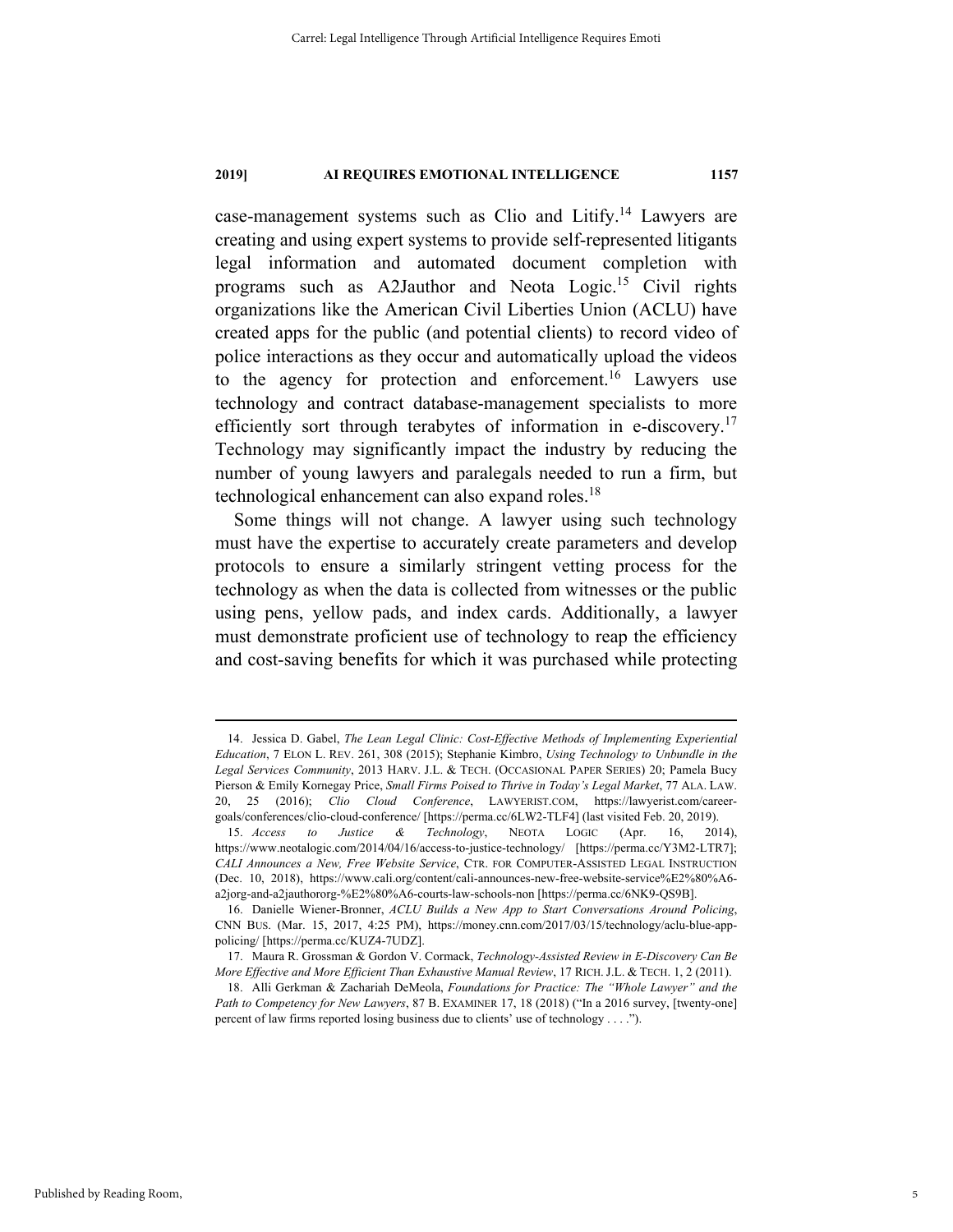privileged information. The American Bar Association's (ABA) Commission on Ethics 20/20 captured this change by stating:

In the past, lawyers communicated with clients by telephone, in person, by facsimile[,] or by letter. Lawyers typically stored client confidences in paper form, often inside locked file cabinets, behind locked office doors[,] or in offsite storage facilities. Even when confidential client information was maintained electronically, the information was stored on desktop computers that remained within the firm or on servers typically located in the same office. Today, lawyers regularly communicate with clients electronically, and confidential information is stored on mobile devices, such as laptops, tablets, smartphones, and flash drives, as well as on law firm and third-party servers (i.e., in the "cloud") that are accessible from anywhere. This shift has had many advantages for lawyers and their clients, both in terms of cost and convenience. However, because the duty to protect this information remains regardless of its location, new concerns have arisen about data security and lawyers' ethical obligations to protect client confidences.19

Recognizing the increasing need to protect clients' data and information while ensuring that clients benefited from the technological advances they were using and expected to use in their everyday life and business, the ABA chose to require that attorneys increase their understanding of technology.20 To do so, the ABA amended Comment 8 to Model Rule of Professional Conduct 1.1 to now require that lawyers must not only maintain their competence by

 <sup>19</sup>*.* A.B.A. COMM'N ON ETHICS 20/20, RESOLUTIONS AND REPORTS TO THE HOUSE OF DELEGATES: INTRODUCTION AND OVERVIEW 4 (Aug. 2012), https://www.americanbar.org/content/dam/aba/administ rative/ethics\_2020/20120508\_ethics\_20\_20\_final\_hod\_introdution\_and\_overview\_report.authcheckdam .pdf [https://perma.cc/NYT5-3H3H].

 <sup>20.</sup> MODEL RULES OF PROF'L CONDUCT r. 1.1 cmt. 8 (AM. BAR ASS'N 2018).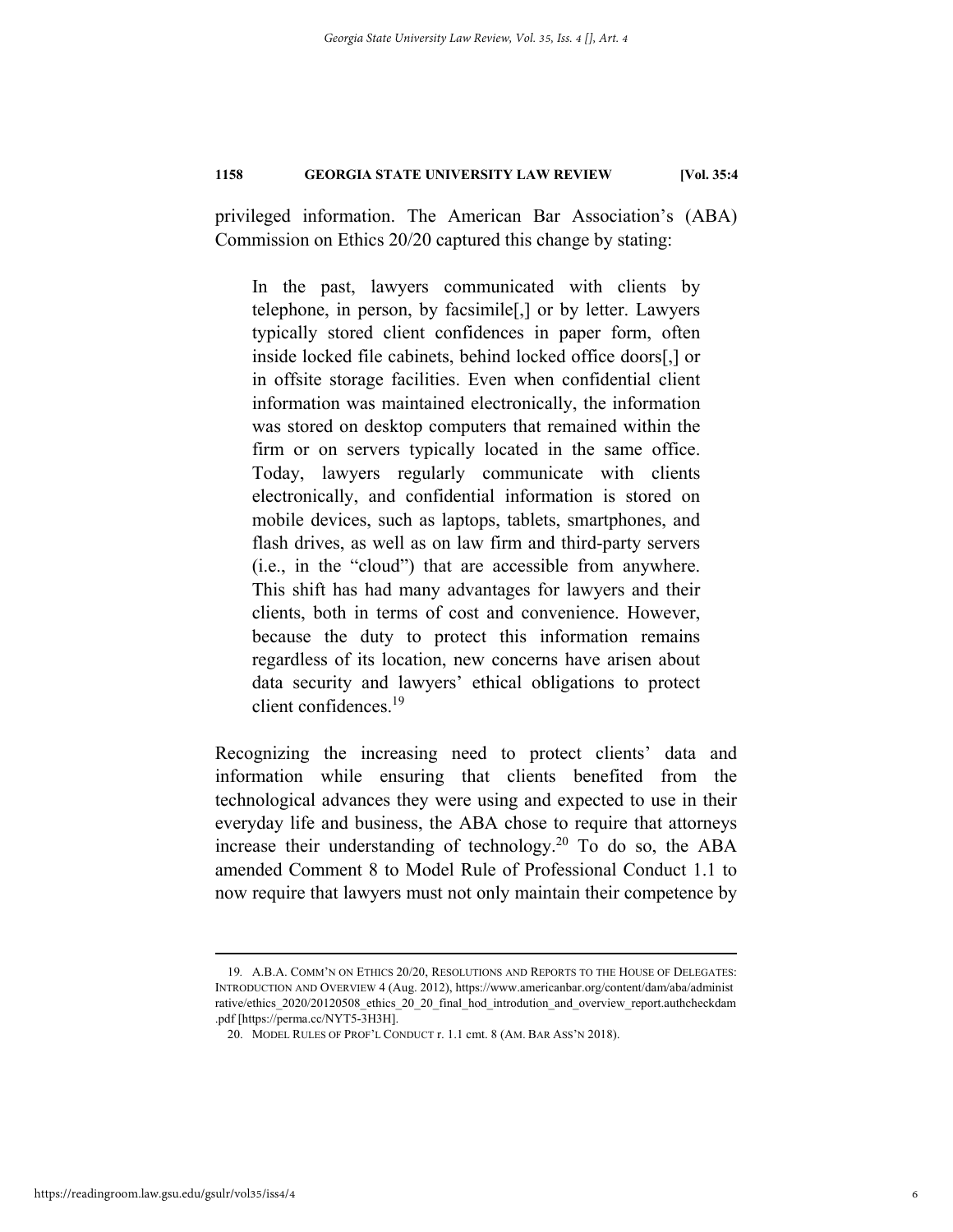staying up to date in the law but in "the benefits and risks associated with relevant technology" as well.<sup>21</sup>

Clients' utter reliance on technology in their sphere of work will continue agitation for parallels in the delivery of legal services and will redefine the role of the lawyer in society. The law, like many other fields, is grappling with the future of the profession and how advancing technology will impact it. Headlines such as "will robots take your job?" evoke dystopian nightmares of a future where algorithmic automatons rule the world. In reality, technology is and will be more likely to enhance the work of humans, not replace it entirely. Richard Susskind has written many books highlighting the inevitable transformation he sees in the legal profession.<sup>22</sup> Susskind posits that legal work consists of disparate parts, each of which exists on a spectrum from those that require bespoke legal work to those that do not rely on an attorney's extensive legal experience.<sup>23</sup> He does not argue that a database of online legal documents will replace lawyers but that lawyers need to better understand how their work can be compartmentalized so they can isolate which parts require bespoke legal work and which do not.<sup>24</sup> By separating those disparate parts, lawyers can effectively use technology to handle those replicable aspects of legal work and then focus on the more creative and complex elements of a client's case.<sup>25</sup>

# *A. Impact of Artificial Intelligence on the Role of Lawyer*

In addition to using technology to more efficiently conduct the practice of law, some technologies, such as the use of artificial intelligence, "will disrupt not just the world of practi[c]ing lawyers but also our common perception of the legal process."26 There are

 <sup>21</sup>*. Id.* Thirty-five states have now adopted this comment, and California has adopted it by way of an ethics opinion. Robert J. Ambrogi, *36 States Have Adopted the Duty of Technology Competence*, LAWSITES: TECH COMPETENCE, https://www.lawsitesblog.com/tech-competence/ [https://perma.cc/GY27-8MRH] (last visited Feb. 5, 2019).

 <sup>22.</sup> *See, e.g.*, SUSSKIND, TOMORROW'S LAWYERS, *supra* note 2.

<sup>23</sup>*. Id.* at 27–28.

 <sup>24.</sup> *Id.* at 30–31.

<sup>25</sup>*. Id.* at 31.

<sup>26</sup>*. Id.* at 55.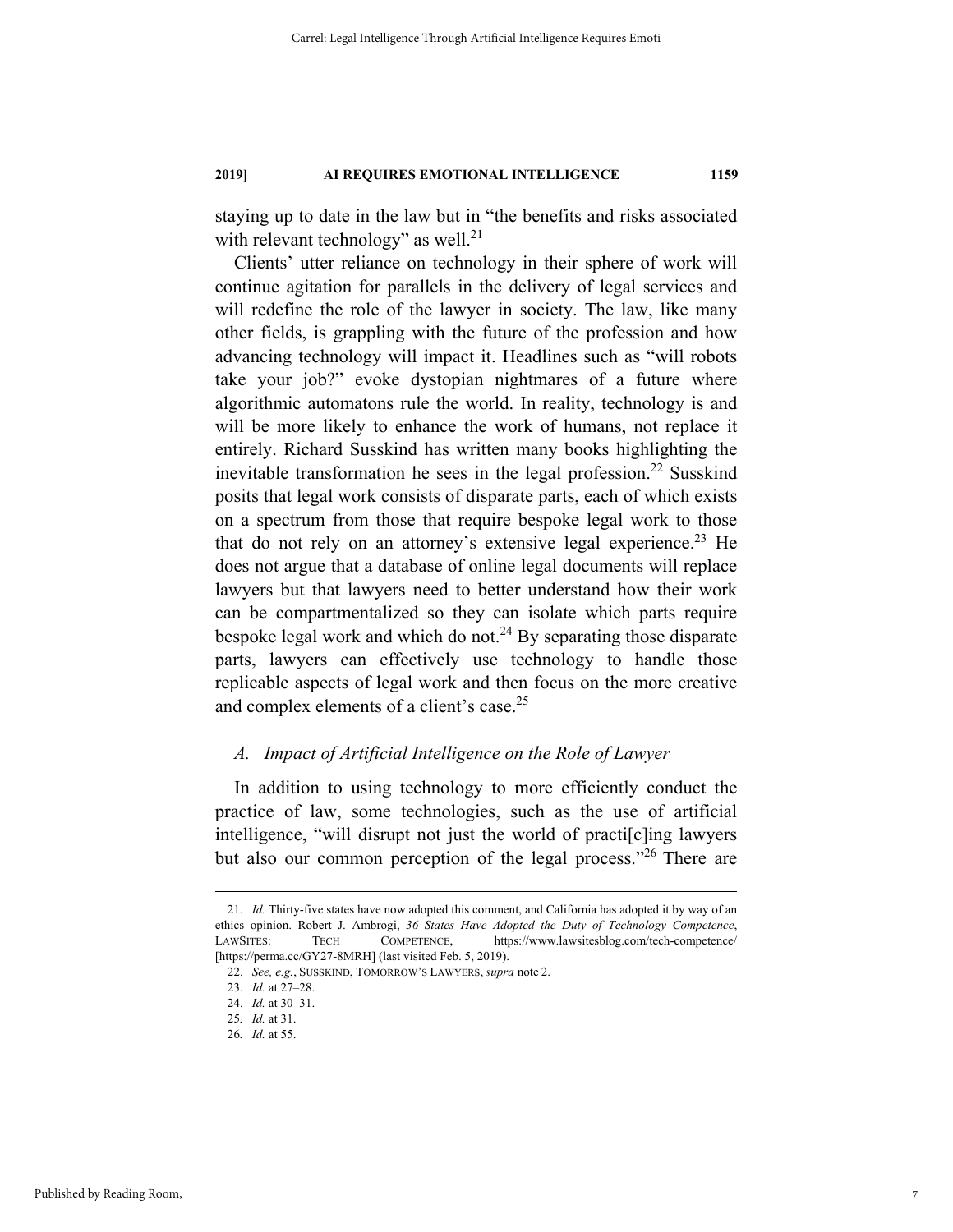indeed some tasks that computers can (and already do) complete more accurately and efficiently than humans—young lawyers don't cut their teeth "Shepardizing" cases in the stacks, managers don't schedule warehouse workers, mechanics don't decide what is wrong with a car, until the computer takes a crack at it first—but there are plenty of tasks that machines cannot replicate and that require human cognition. One researcher identified the following five steps in the workflow of a typical skilled job:

- 1. Gather data
- 2. Analyze the data
- 3. Interpret the results
- 4. Determine a recommended course of action
- 5. Implement the course of action[.] $^{27}$

While there is no doubt that machines outperform humans in the above first step—and increasingly steps two and three—the last few steps require the ability to sit with a client, think about the impact of a particular decision, and think about how that decision will impact other aspects of the client's business or personal life.<sup>28</sup> "Those that want to stay relevant in their professions will need to focus on skills and capabilities that artificial intelligence has trouble replicating understanding, motivating, and interacting with human beings."<sup>29</sup>

As artificial intelligence (AI) increases in power and capabilities, our workflows are likely to refocus the lawyer's roles into those of

 <sup>27.</sup> Megan Beck & Barry Libert, *The Rise of AI Makes Emotional Intelligence More Important*, HARV. BUS. REV. (Feb. 15, 2017), https://hbr.org/2017/02/the-rise-of-ai-makes-emotional-intelligencemore-important [https://perma.cc/9SRM-EREP].

<sup>28</sup>*. Id.* For example, the everyday artificial intelligence used by Westlaw and Lexis's natural-language-processing algorithms has totally changed legal research. Ken Kozlowski, *The Internet Guide to AI and Legal Research*, INTERNET GUIDE LEGAL RESEARCHER NEWSL. (Infosources Pub., Teaneck, N.J.) Nov. 2017. Just twenty years ago, attorneys still conducted legal research in books. *Id.* Just ten years ago, attorneys had to use complicated search terms and connectors to retrieve accurate results. *Id.* Today, attorneys do not need books or complicated methods of search terms and connectors but can instead use natural-language questions. *Id.* We are at the precipice of no longer relying solely on legal research in the books or online because of new technology such as CaseText CARA, which allows users to upload a brief and let the algorithm identify relevant cases that the attorney might have missed. *Id.* 

<sup>29</sup>*.* Beck & Libert, *supra* note 27.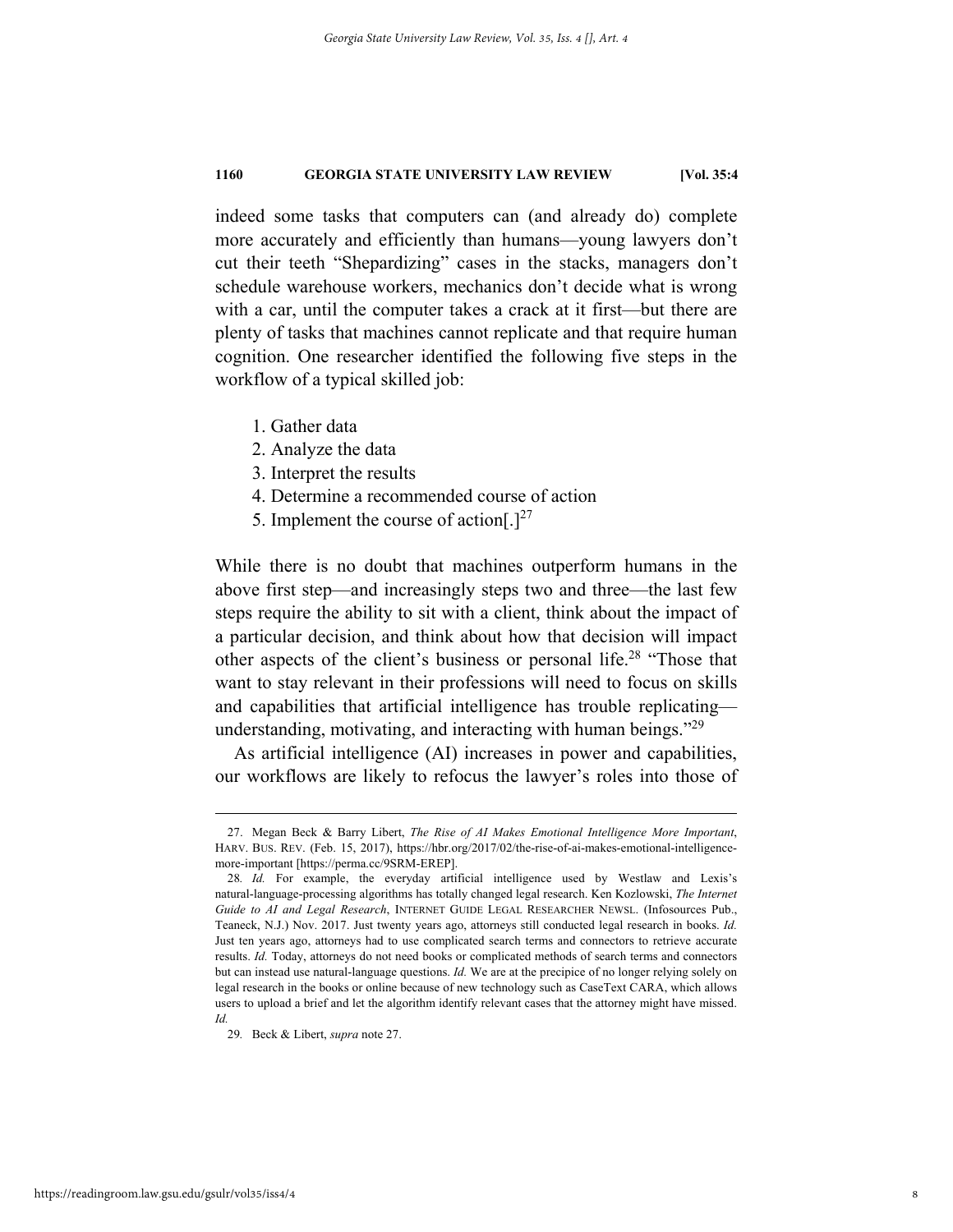"trainers, explainers, and maintainers."30 Lawyers already take on these roles as they train new AI systems on how to do a certain task such as technology-assisted review in e-discovery.<sup>31</sup> Working within the e-discovery software requires that lawyers understand the law and correctly identify examples of privileged and relevant documents as if they were conducting the discovery themselves.32 Besides, lawyers are increasingly taking on the role of maintainers. Lawyers question the algorithms and data inserted into those algorithms about the potential for bias and built-in mistakes that lead to wrong outcomes.<sup>33</sup> Lawyers must understand the underlying technology enough to ask the right questions and to ensure that data and technology are being used appropriately, ethically, and with an appreciation of the impact on society and clients. 34 However, the more complex and opaque the step between the data input and decision output, the more crucial the lawyer's role as explainer becomes. "These 'explainers' are particularly important in evidence-based industries, such as law and medicine . . . where a machine's output could be challenged as unfair, illegal, or just plain wrong."<sup>35</sup> To effectively question the potential bias in decisions that rely on big data, a lawyer must understand the law as it relates to discrimination and the technology as it relates to algorithms. Further, a lawyer must possess the emotional intelligence to understand the impact of the outcome, as well as the nature of inputs and potential to unintentionally embed implicit bias into the data.

 <sup>30.</sup> H. James Wilson et al., *The Jobs That Artificial Intelligence Will Create*, 58 MICH. INST. TECH. SLOAN MGMT. REV. 14, 14 (2017).

 <sup>31.</sup> Gordon V. Cormack & Maura R. Grossman, *Evaluation of Machine-Learning Protocols for Technology-Assisted Review in Electronic Discovery*, 2014 PROC. 37TH ANN. INT'L ACM SIGIR CONF. ON RES. & DEV. INFO. RETRIEVAL 153, 154.

 <sup>32.</sup> *Id.* at 153.

 <sup>33.</sup> Pauline T. Kim, *Auditing Algorithms for Discrimination*, 166 U. PA. L. REV. ONLINE 189, 191 (2017). "[A]voiding discrimination requires not only attention to fairness in design[] but also scrutiny of how these systems operate in practice." *Id.* at 196.

<sup>34</sup>*.* FRANK PASQUALE, THE BLACK BOX SOCIETY: THE SECRET ALGORITHMS THAT CONTROL MONEY AND INFORMATION 147 (2015); Stephanie Bornstein, *Antidiscriminatory Algorithms*, 70 ALA. L. REV. 519, 523–24 (2018); Anupam Chander, *The Racist Algorithm?*, 115 MICH. L. REV. 1023, 1024– 25 (2017); Pauline T. Kim, *Data-Driven Discrimination at Work*, 58 WM. & MARY L. REV. 857, 857– 58, (2017); *see* Kim, *supra* note 33, at 191.

 <sup>35.</sup> H. James Wilson & Paul R. Daugherty, *Collaborative Intelligence: Humans and AI Are Joining Forces*, HARV. BUS. REV., July–Aug. 2018, at 114, 117–18**.**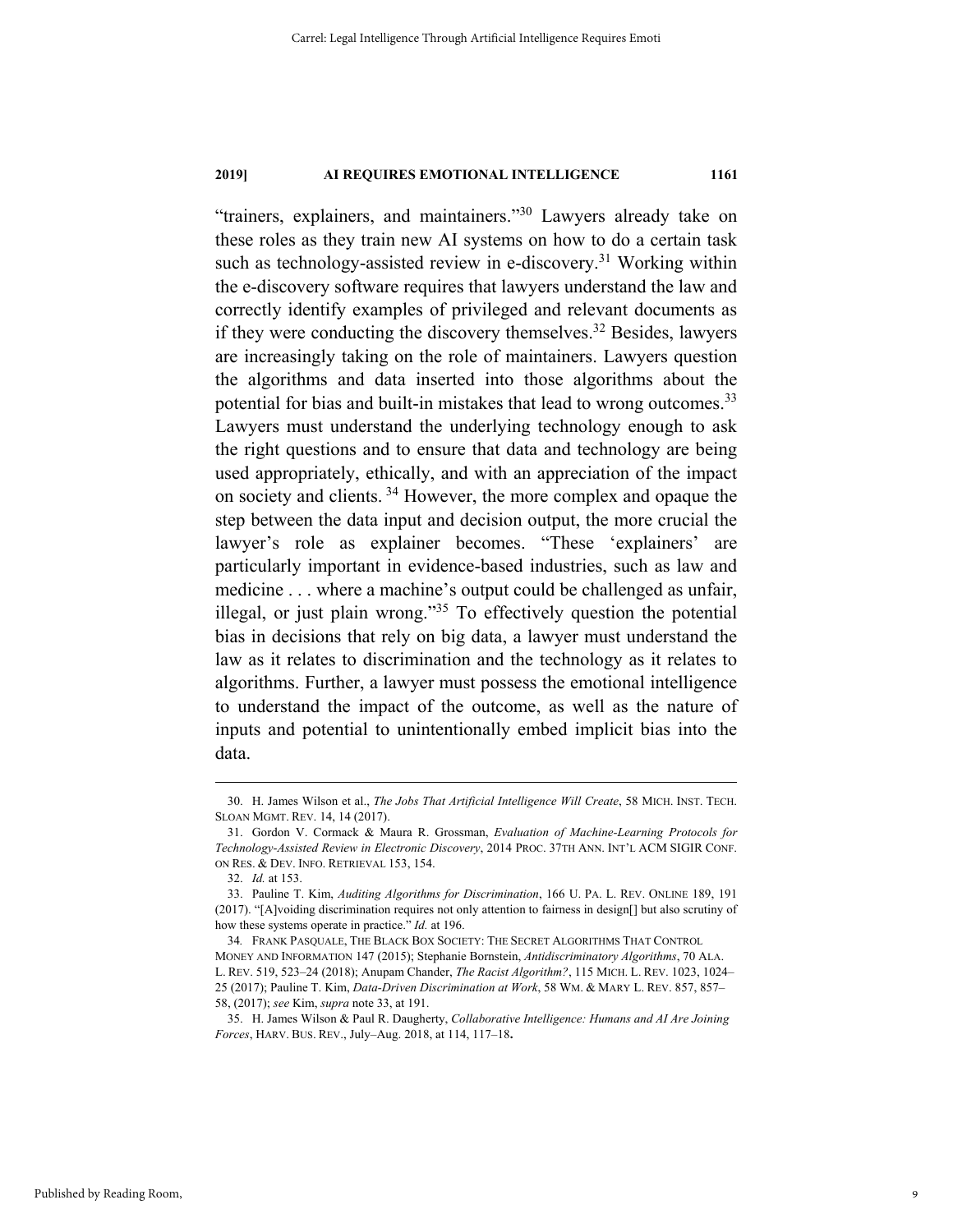In this new paradigm, as the lawyer's roles shift toward "trainer, maintainer, and explainer," the profession will need to change traditional education and training models to reflect these changes to ensure law students receive the right training, firms provide the right performance incentives, and clients receive the right services. New competency models must reflect these new roles and focus not only on learning how to think like a lawyer and mastering legal doctrine but on using technology to make decisions and predict outcomes, as well as gaining the emotional intelligence to effectively work with clients and help them understand how those decisions and technology may impact the client's case.

# *B. New Professions within the Law*

Susskind not only predicted that lawyers would take on new roles within the practice but he also argued that integration of technology in the law would spawn new types of jobs such as:

- Legal Knowledge Engineer
- Legal Technologist
- Legal Hybrid
- Legal Process Analyst
- Legal Project Manager
- Legal Data Scientist
- Research & Development
- Online Dispute Resolution Practitioner
- Legal Management Consultant
- Legal Risk Manager<sup>36</sup>

Moreover, we are seeing this change play out as firms announce new programs, such as Reed Smith's technology summer associate program,<sup>37</sup> and new positions, such as Baker McKenzie's new

 <sup>36.</sup> SUSSKIND, TOMORROW'S LAWYERS, *supra* note 2, at 133–44.

<sup>37</sup>*. Reed Smith Launches Summer Technology Associate Program; Provides Experience at the Intersection of Law and Technology*, REED SMITH (Apr. 19, 2018),

https://www.reedsmith.com/en/news/2018/04/reed-smith-launches-summer-technology-associateprogram.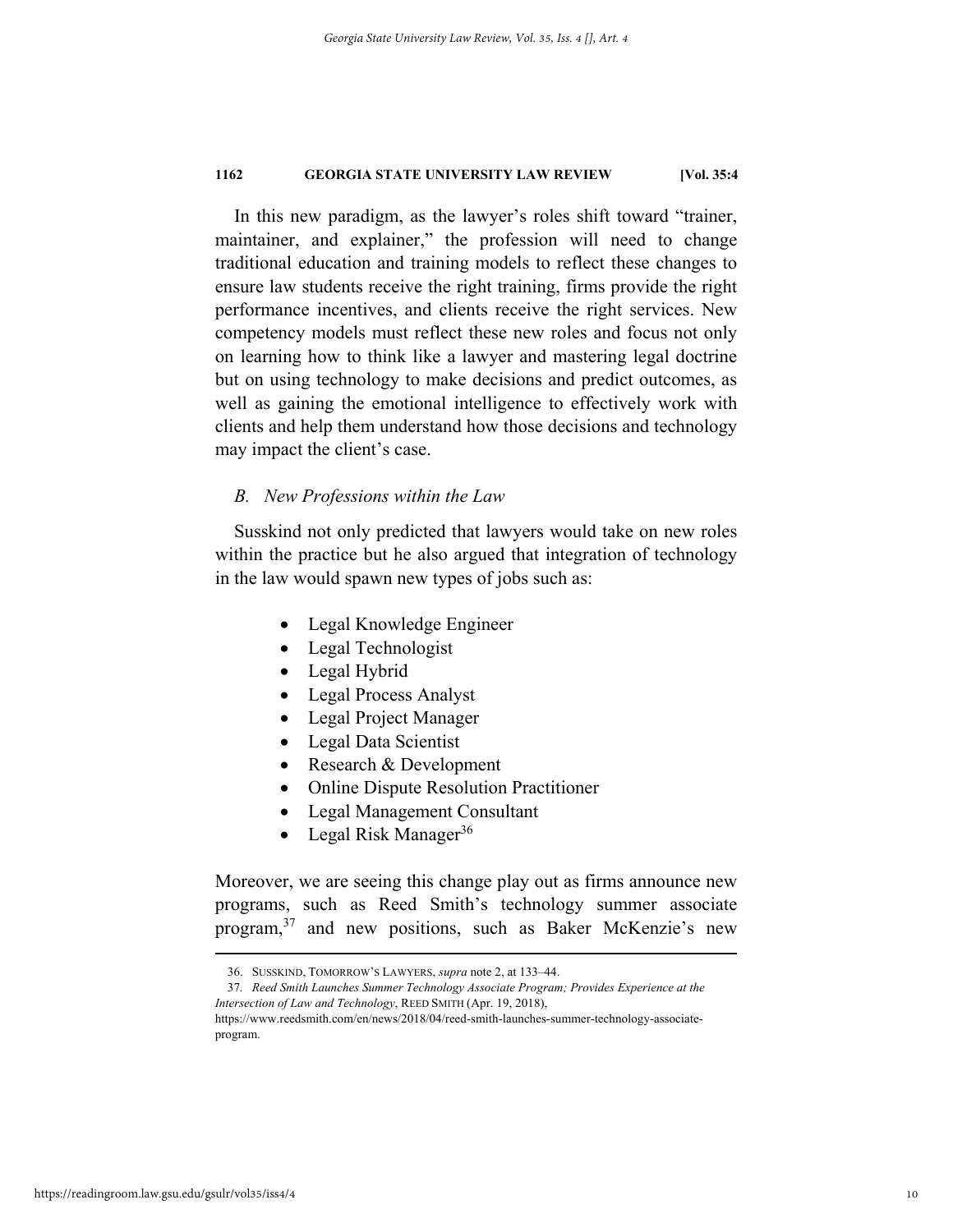Director of Legal Operations, Director of Legal Project Management, and Director of Pricing Strategy.<sup>38</sup> We also see firms creating innovation centers, such as Denton's NextLaw Lab<sup>39</sup> and Allen & Overy's Fuse incubator.<sup>40</sup> New organizations are also forming, such as Corporate Legal Operations Consortium (CLOC)—a growing organization that saw its inaugural conference attendance of 500 participants in 2016 grow to 2,000 participants in just two years.<sup>41</sup>

The rise in technology coupled with the widening access-to-justice gap has prompted some jurisdictions to allow individuals without a law degree to work with clients.<sup>42</sup> For instance, Washington State has created positions that attract non-attorneys as Limited Legal Technicians.43 This changing nature in the delivery of legal services has prompted some schools to develop new degree programs.<sup>44</sup> One example is Northwestern's Master of Science in Law, targeted to a cohort of individuals with science, technology, engineering, and mathematics (STEM) backgrounds who want to understand the law

 <sup>38.</sup> Roy Strom, *Building out Innovation Team, Baker McKenzie Hires 2 Former Consultants*, AM. LAW. (Jan. 22, 2019, 10:00 AM), https://www.law.com/americanlawyer/2019/01/22/building-outinnovation-team-baker-mckenzie-hires-two-former-consultants/?slreturn=20190026153206 [https://perma.cc/X55Y-GV59].

 <sup>39.</sup> *See generally Innovating Through Nextlaw Labs*, DENTONS, https://www.dentons.com/en/whatsdifferent-about-dentons/innovating-through-nextlaw-labs [https://perma.cc/D2PB-BMQK] (last visited Feb. 27, 2019) (as an example of firms creating innovation centers).

<sup>40</sup>*.* Andrew Messios, *Allen & Overy Tech Incubator Fuse Opens Applications for Next Intake*, LEGALWEEK (Dec. 14, 2018, 4:48 AM), https://www.law.com/legal-week/2018/12/14/allen-overy-techincubator-fuse-opens-applications-for-next-intake/ [https://perma.cc/VM4Q-TWR3].

 <sup>41.</sup> Annie Pavia, *CLOC's Legal Operations Institute Rides a Wave of Momentum*, BLOOMBERG: CORP. TRANSACTIONS BLOG (Apr. 27, 2018), https://www.bna.com/clocs-legal-operationsb57982091602/ [https://perma.cc/WY9R-37FL].

 <sup>42.</sup> Patrick McGlone, *Can Licensed Legal Paraprofessionals Narrow the Access-to-Justice Gap?*, A.B.A. J.: DEFENDING JUST. (Sept. 6, 2018, 6:05 AM),

http://www.abajournal.com/news/article/can\_licensed\_legal\_paraprofessionals\_narrow\_the\_access\_to\_j ustice\_gap [https://perma.cc/B86Y-24U3].

 <sup>43.</sup> Robert Ambrogi, *Washington State Moves Around UPL, Using Legal Technicians to Help Close the Justice Gap*, A.B.A. J. (Jan. 2015),

http://www.abajournal.com/magazine/article/washington\_state\_moves\_around\_upl\_using\_legal\_technic ians\_to\_help\_close\_the/?utm\_content=bufferdd4ef&utm\_medium=social&utm\_source=plus.google.co m&utm\_campaign=buffer [https://perma.cc/EA6J-X4WU].

 <sup>44.</sup> Ray Worthy Campbell, *The End of Law Schools: Legal Education in the Era of Legal Service Businesses*, 85 MISS. L.J. 1, 6–7 (2016); MICHELE R. PISTONE & MICHAEL B. HORN, CLAYTON CHRISTENSEN INST. FOR DISRUPTIVE INNOVATION, DISRUPTING LAW SCHOOL: HOW DISRUPTIVE INNOVATION WILL REVOLUTIONIZE THE LEGAL WORLD 13 (2016), https://files.eric.ed.gov/fulltext/ED568678.pdf [https://perma.cc/33W8-AZJW].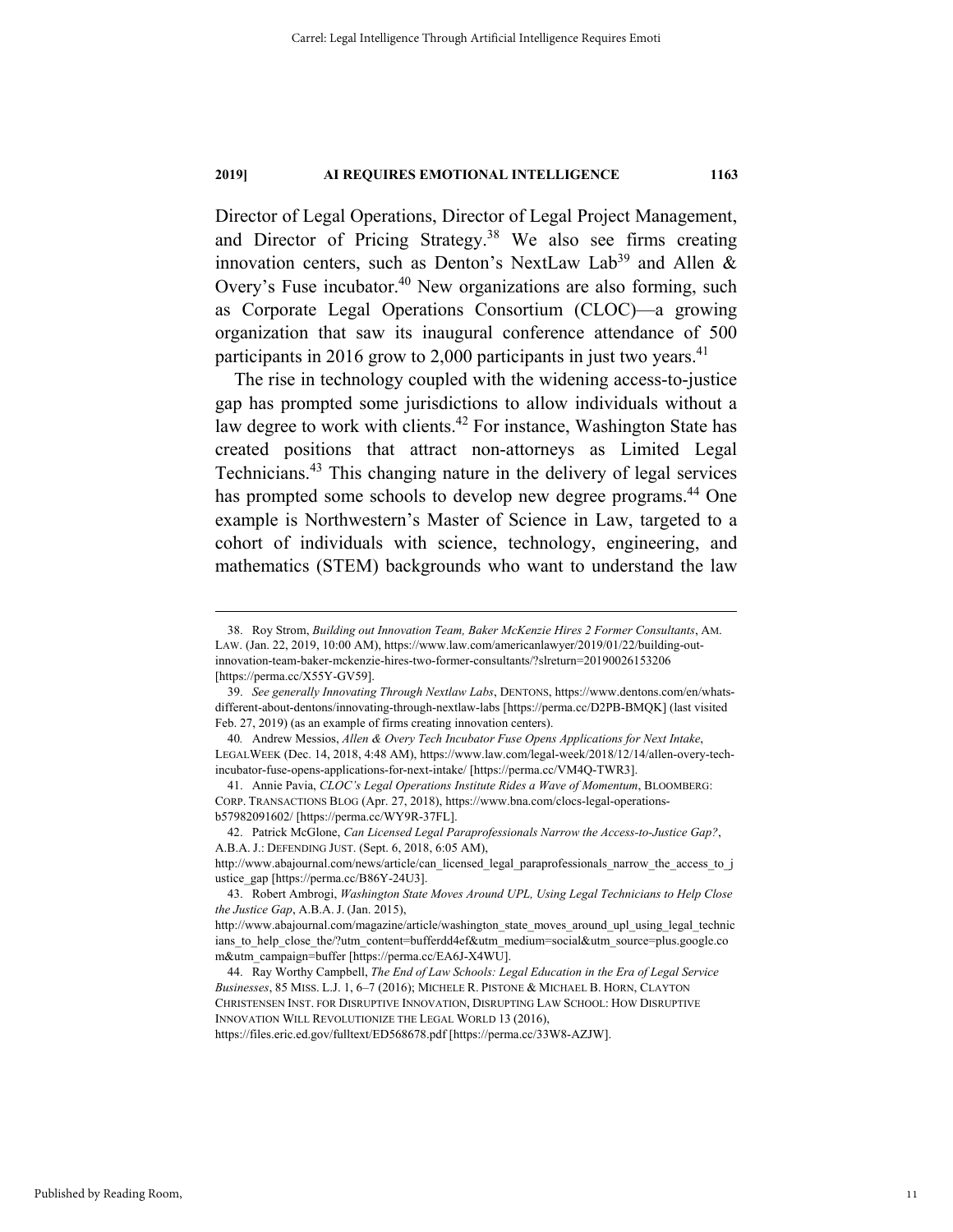but don't necessarily want to practice it.<sup>45</sup> It has also prompted universities to create new partnerships.<sup>46</sup> With the rise of so many new types of legal positions outside the traditional practice of law, some argue that we need to redefine what we think of as a legal professional by broadening the definition to include allied professionals in addition to licensed attorneys.<sup>47</sup>

The next section summarizes the evolution of training and education models for lawyers as the profession reacts to changes over time in the marketplace and then focuses on the most recent changes stemming from advancing technology.

# *II. Legal Education Responses*

This section looks at how legal training has evolved over the years and assesses current efforts to train the twenty-first-century lawyer in the technology and emotional-intelligence skills necessary to complement traditional legal-analysis roles.

Central to the success of a lawyer has always been the notion that law school needs to teach one how to "think like a lawyer" by instilling the critical-thinking skills necessary to read, analyze, and understand case law.<sup>48</sup> How to "think like a lawyer" has become the basis for traditional legal education focused on doctrine and is prioritized by the first-year curriculum in every law school today.<sup>49</sup> However, over the years, a growing amount of research has

 <sup>45.</sup> *See Master of Science in Law*, NORTHWESTERN,

http://www.law.northwestern.edu/academics/degree-programs/msl/ [https://perma.cc/XCA6-5JMG] (last visited Feb. 27, 2019).

 <sup>46.</sup> *American University Washington College of Law Partners with 2U, Inc. to Launch an Online Master of Legal Studies*, AM. U. WASH. C.L. (June 13, 2018), https://www.wcl.american.edu/newsevents/news/american-university-washington-college-of-law-partners-with-2u-inc-to-launch-an-onlinemaster-of-legal-studies/ [https://perma.cc/RK3P-SKUU].

 <sup>47.</sup> David Curle, *Integrating Allied Professionals into the Legal Industry*, THOMSON REUTERS: F. MAG. (Sept. 27, 2017), https://blogs.thomsonreuters.com/answerson/integrating-allied-professionalslegal-industry/ [https://perma.cc/4RRL-6HX9]; David Lat, *How In-House Lawyers Can Expand the Role of Non-Lawyers Allied Professionals to Improve Delivery of Legal Services*, ABOVE L. (Oct. 20, 2016, 7:11 PM), https://abovethelaw.com/2016/10/how-in-house-lawyers-can-expand-the-role-of-nonlawyers-allied-professionals-to-improve-delivery-of-legal-services/ [https://perma.cc/R9WB-ACWK].

 <sup>48.</sup> Campbell, *supra* note 44, at 14–15.

 <sup>49.</sup> *What You Can Expect from Your Law School Experience*, L. SCH. ADMISSION COUNCIL, https://www.lsac.org/discover-law/what-you-can-expect-your-law-school-experience [https://perma.cc/HW9D-Y9GZ] (last visited Feb. 27, 2019).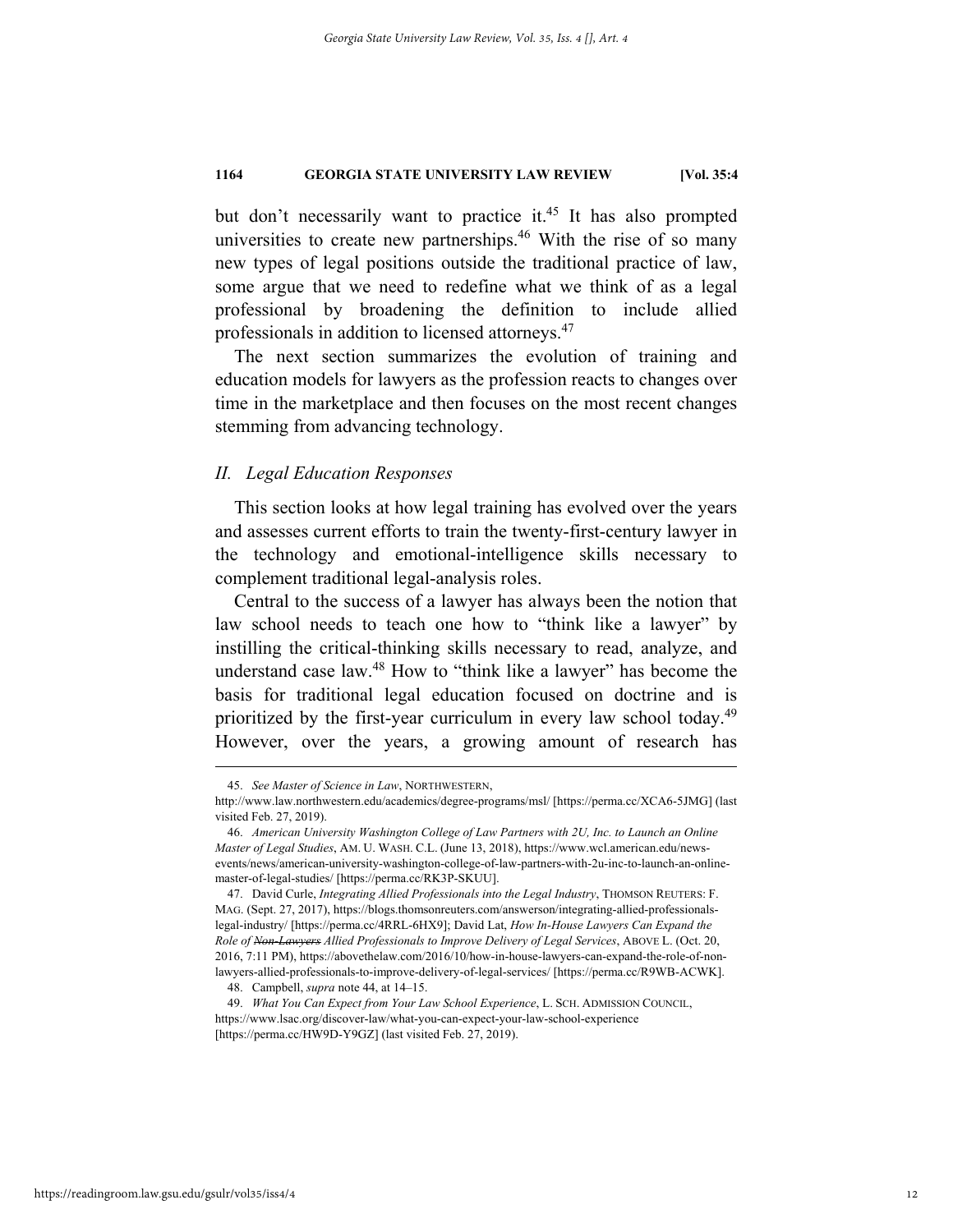demonstrated that behavioral skills related to emotional intelligence are just as important—if not more important—to a lawyer's success in practice.<sup>50</sup> Although some schools have begun to add behavioral-skills courses, very few do across all three years of law school, nor do they integrate these skills throughout the curriculum.<sup>51</sup> Instead, these initiatives are often seen as less important than doctrinal courses and are added piecemeal to the main curriculum. Most recently, there has been a push to add more training in business and technology skills to reflect the growing use of and reliance on technology, data, and artificial intelligence in legal services. Unfortunately, each of these efforts fails to capture the comprehensive set of skills necessary to succeed as a twenty-first-century lawyer or the growing roles available beyond becoming a practicing lawyer, which are developing within the legal-services industry. The singular focus on how to "think like a lawyer" succeeded for nearly two centuries but is insufficient in today's legal practice.<sup>52</sup> New models must also reflect decades of research on lawyer effectiveness and education pedagogy.

# *A. Legal Education and Training in the Profession*

The law's evolution from unregulated and unstructured apprenticeships to standardized entrance exams and education requirements started with the acceptance of the case-study method of legal education introduced by Harvard Law School's Dean,

 <sup>50.</sup> ALLI GERKMAN & LOGAN CORNETT, INST. FOR THE ADVANCEMENT OF THE AM. LEGAL SYS., FOUNDATIONS FOR PRACTICE: THE WHOLE LAWYER AND CHARACTER QUOTIENT 1 (July 2016), http://iaals.du.edu/sites/default/files/documents/publications/foundations\_for\_practice\_whole\_lawyer\_c haracter\_quotient.pdf [https://perma.cc/CR79-R8HS]; John E. Montgomery, *Incorporating Emotional Intelligence Concepts into Legal Education: Strengthening the Professionalism of Law Students*, 39 U. TOLEDO L. REV. 323, 323 (2008); Marjorie M. Schultz & Sheldon Zedeck, *Predicting Lawyer Effectiveness: Broadening the Basis for Law School Admission Decisions*, 36 L. & SOC. INQUIRY 620, 621 (2011); Marjorie A. Silver, *Emotional Intelligence and Legal Education*, 5 PSYCHOL. PUB. POLICY & L. 1173, 1174 (1999).

 <sup>51.</sup> Montgomery, *supra* note 50, at 324–25; Silver, *supra* note 50, at 1174.

 <sup>52.</sup> David Segal, *What They Don't Teach Law Students: Lawyering*, N.Y. TIMES (Nov. 22, 2011) https://www.nytimes.com/2011/11/20/business/after-law-school-associates-learn-to-be-lawyers.html [https://perma.cc/D9FF-6F8J] ("'What they taught us at this law firm was how to be lawyer' . . . . 'What they taught us at law school is how to graduate from law school.'").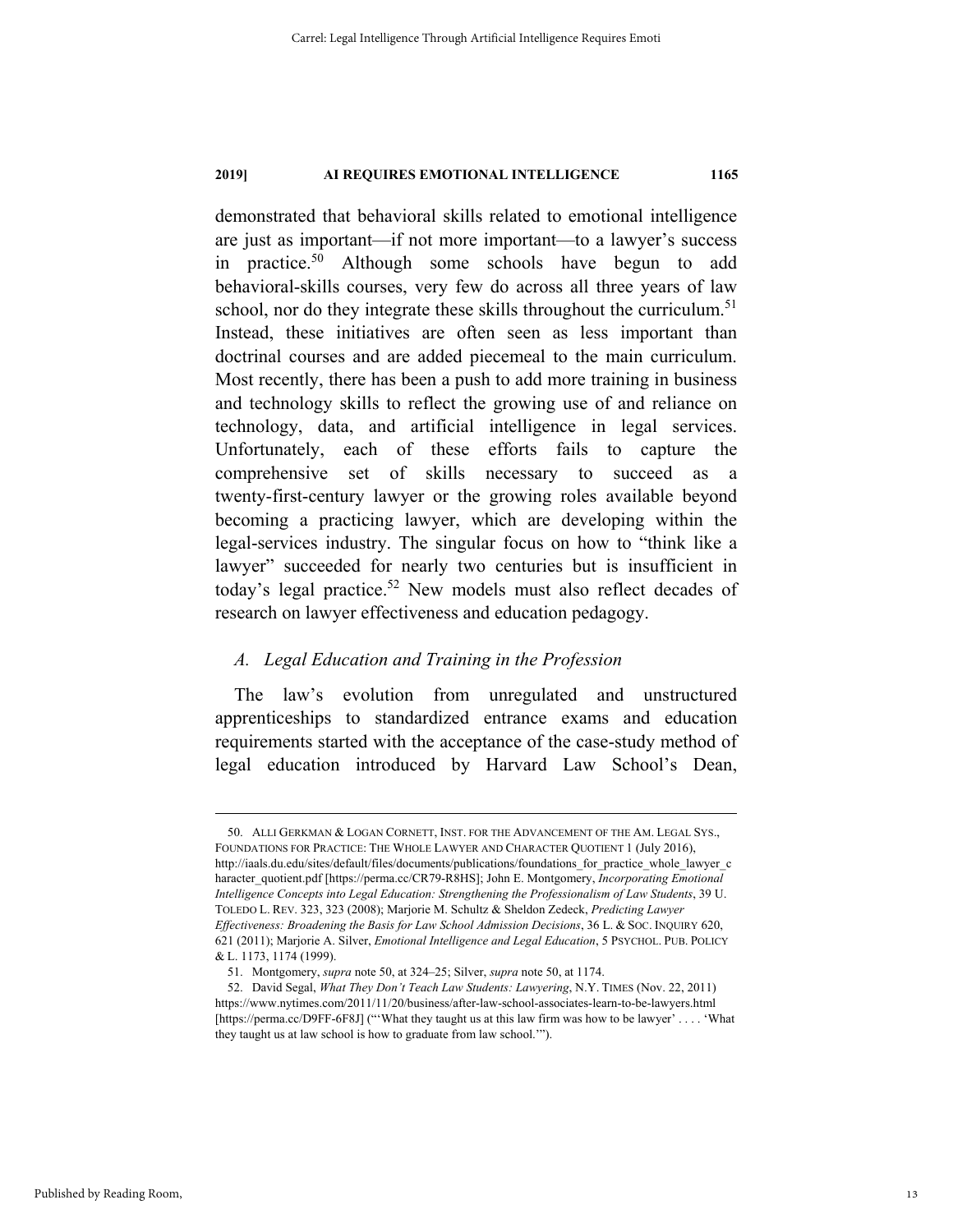Christopher Columbus Langdell.<sup>53</sup> This established the tradition of going to law school to learn how to "think like a lawyer" that has not changed in over two hundred years.<sup>54</sup> This method was cemented in 1921 when the Root Committee stated that a lawyer must complete law school to be eligible to practice.<sup>55</sup> The establishment of the first compulsory bar exam followed, in 1928.<sup>56</sup> However, a significant change in the profession calls for a corresponding change in legal education. Examining the moments of change in the profession allows us to see the resulting efforts to move away from the traditional case-study method in law school and its singular focus on how to "think like a lawyer."

# *B. T-shaped Lawyer*

Because of the growing utilization of technology and the changing nature of legal services described above, there must be a new approach to ensure that lawyers meet client demands for faster, cheaper, and better services. One company has started a summer program for law students, providing training in skills not typically covered by law schools.<sup>57</sup> Some law schools have launched new courses, centers, labs, and degree programs.<sup>58</sup> Bar Associations are

 <sup>53</sup>*.* Russell L. Weaver, *Langdell's Legacy: Living with the Case Method*, 36 VILL. L. REV. 517, 518 (1991). *See generally* Thomas C. Grey, *Langdell's Orthodoxy*, 45 U. PITTSBURG L. REV. 1 (1983).

 <sup>54.</sup> Weaver, *supra* note 53, at 518, 549.

<sup>55</sup>*.* A.B.A SECTION OF LEGAL EDUC. & ADMISSIONS TO THE BAR, LEGAL EDUCATION AND PROFESSIONAL DEVELOPMENT—AN EDUCATIONAL CONTINUUM: REPORT OF THE TASK FORCE ON LAW SCHOOLS AND THE PROFESSION: NARROWING THE GAP 107–12 (1992) [hereinafter MACCRATE REPORT].

 <sup>56.</sup> *Id.* at 112.

 <sup>57.</sup> *Gain the Knowledge and Skills of a Modern Lawyer*, INST. FOR FUTURE L. PRACTICE, https://www.futurelawpractice.org/law-students [https://perma.cc/SHB9-ATC7] (last visited Feb. 5, 2019).

 <sup>58.</sup> *See generally* Jorge Gabriel Jiménez, *Building a Better Lawyer*, LEGAL DESIGN & INNOVATION (July 16, 2018), https://medium.com/legal-design-and-innovation/building-a-better-lawyerdffb7b44a2ca [https://perma.cc/PHY2-RFD2 ]; Christiane Saad, *The 'Communi-T' Lawyer*, CANADIAN LAW. (June 18, 2018), https://www.canadianlawyermag.com/author/christiane-saad/the-communi-tlawyer-15845/ [https://perma.cc/R3ET-VE9C]; *The 21st Century T-Shaped Lawyer: What Is It? Why Is It Relevant to Success?*, OSGOODE PROF. DEV., https://www.osgoodepd.ca/programs\_on\_demand/21stcentury-t-shaped-lawyer-relevant-success/ [https://perma.cc/WV74-XQUM] (last visited Feb. 27, 2019); L. WITHOUT WALLS: NEWS, http://lawwithoutwalls.org/news/ [https://perma.cc/7APV-U6GR] (last visited Feb. 27, 2019). These new curricular initiatives have taken many forms, but one group of researchers categorized them in the following manner: "[(1)] programs that train lawyers to work with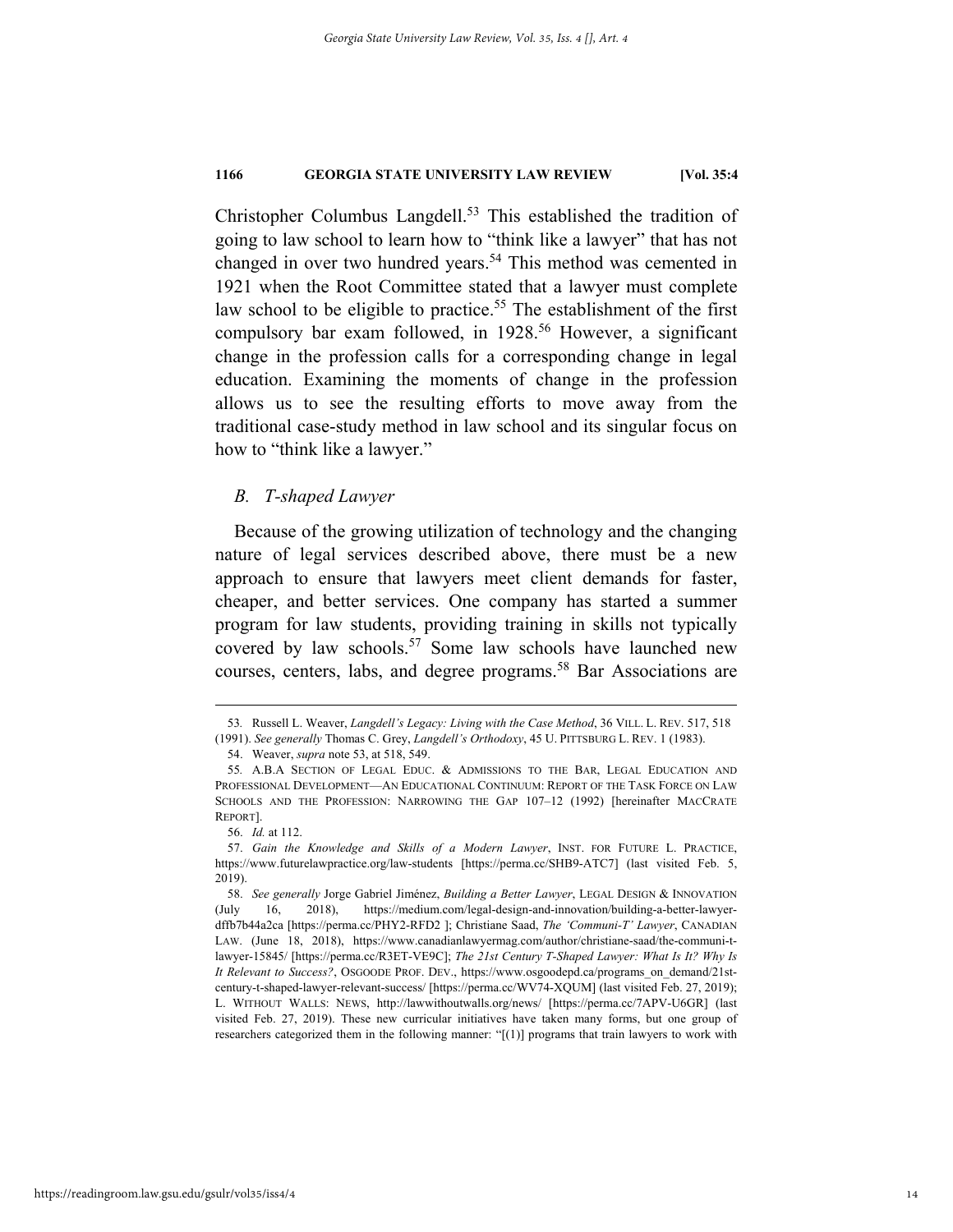launching new Continuing Legal Education (CLE) programs in technology and innovation.<sup>59</sup> Researchers and scholars have surveyed practicing attorneys and clients to determine what skills are most important to a new lawyer's success. $60$  Moreover, one professor created an index to measure innovation in law schools as a way to drive additional change in legal education.<sup>61</sup> Each of these initiatives takes a slightly different approach to ensure that tomorrow's lawyers (as well as today's) receive the training necessary for success. Driving these initiatives is a new model called the T-shaped Lawyer (see Figure 1). $62$ 

innovators;  $[(2)]$  programs that train lawyers to be innovators in law practice-related careers; and  $[(3)]$ programs that prepare lawyers to be innovative in non-practice careers, including careers in the business, non-profit, governmental[,] or social enterprise sectors." Stephanie Dangel, Margaret Hagan & James Bryan Williams, Designing Today's Legal Education for Tomorrow's Lawyers: The Role of Legal Design, Technology and Innovation (2018) (unpublished manuscript), https://www.researchgate.net/publication/327546452 Designing Today's Legal Education for Tomor row's Lawyers The Role of Legal Design Technology and Innovati [https://perma.cc/3FGZ-9KQ4] (emphasis omitted); *see Law School Innovation Index*, LEGAL SERVS. INNOVATION INDEX, https://www.legaltechinnovation.com/law-school-index/ [https://perma.cc/Q6YQ-QAAK] (last visited Feb. 5, 2019); *Leading Law Schools That Produce 'T-Shaped' Graduates with Global Talent*, STUDY INT'L NEWS (Nov. 20, 2018), https://www.studyinternational.com/news/leading-law-schools-thatproduce-t-shaped-graduates-with-global-talent/ [https://perma.cc/A5FA-747Y]; Will Yakowicz, *Law Schools Catch the Startup Bug*, INC. (Aug. 1, 2014), https://www.inc.com/will-yakowicz/law-schoolscatch-the-startup-bug.html [https://perma.cc/X6MT-FHLJ].

 <sup>59.</sup> Jason Tashea, *North Carolina Bar to Propose Mandatory Technology CLE Credit*, A.B.A. J. (May 21, 2018, 3:26 PM), http://www.abajournal.com/news/article/north\_carolina\_bar\_to\_propose\_man datory\_technology\_cle\_credit [https://perma.cc/2BYE-2G7H].

 <sup>60.</sup> Neil Hamilton, *Law Firm Competency Models & Student Professional Success: Building on a Foundation of Professional Formation/Professionalism*, 11 U. ST. THOMAS L.J. 6, 8–15 (2013); *see*  Pamela Bucy Pierson, *Economics, EQ, and Finance: The Next Frontier in Legal Education*, 65 J. LEGAL EDUC. 864, 877–82 (2016).

 <sup>61.</sup> LEGAL SERVS. INNOVATION INDEX, *supra* note 58. Jim Sandman, President of the Legal Services Corporation, has suggested that to drive change in the legal industry, rather than ranking law firms on revenue and profit, we should rank and assess law firms on their use of technology. *Id.*

 <sup>62.</sup> Peter Connor, *The T-shaped Lawyer*, IN-HOUSE COMMUNITY (Jan. 8, 2018), https://www.inhousecommunity.com/article/t-shaped-lawyer/ [https://perma.cc/Z8VG-E9BP].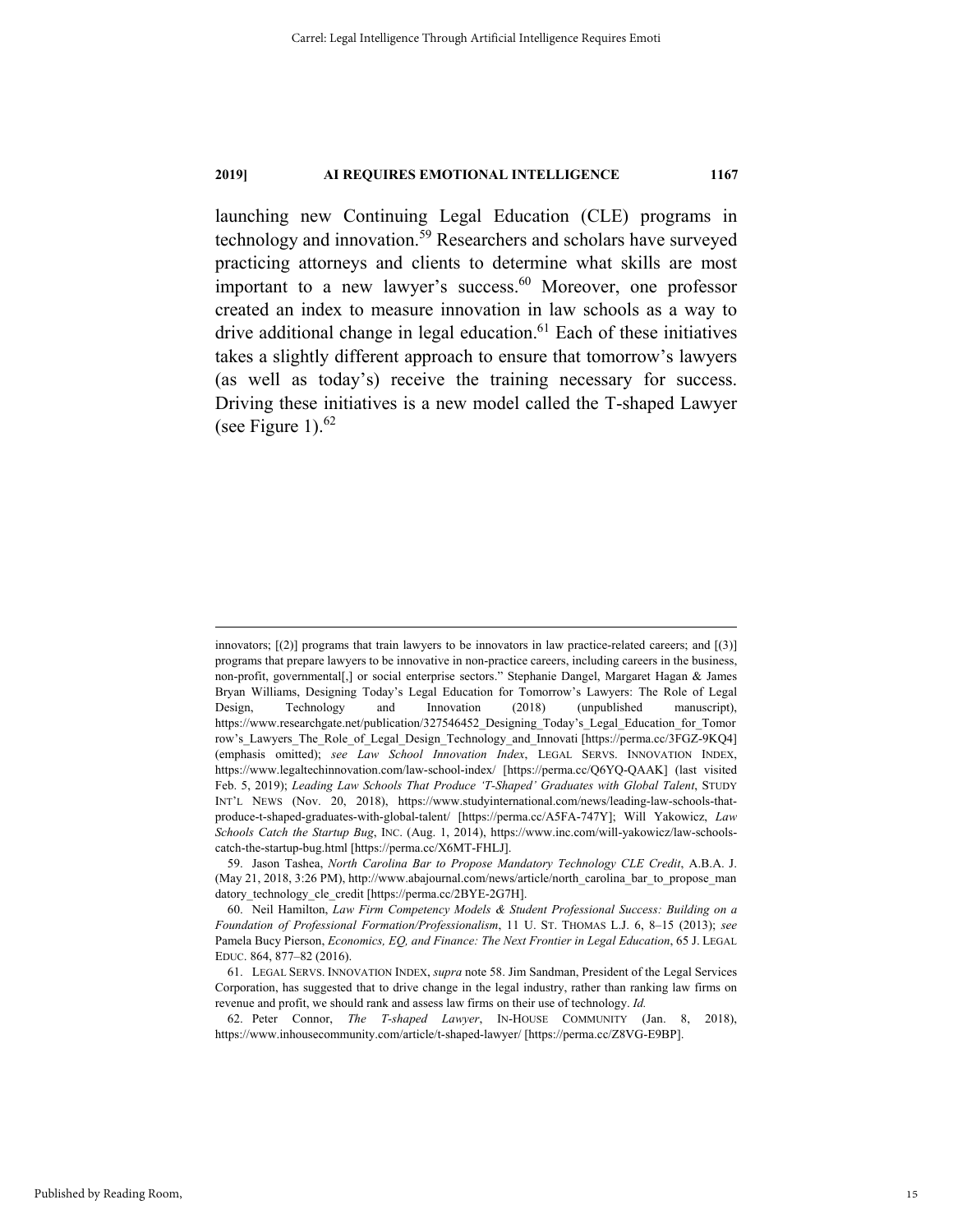*Figure 1: The T-shaped Lawyer* 



Recognizing the need for a new approach to training lawyers in the twenty-first century, Amani Smathers introduced the concept of a T-shaped lawyer in 2014.<sup>63</sup> The T-shaped lawyer is an adaptation of the T-shaped-professional concept—a term first coined in  $1991^{64}$  to describe the need for modern-day business professionals to not only develop a deep understanding in their area of expertise but also a broader, yet more shallow, understanding of complementary professions with whom they will be collaborating.<sup>65</sup> Smathers applied this concept to the legal profession and stated that today's lawyers need to be T-shaped professionals who demonstrate a deep understanding of law, complimented by a broader but more shallow understanding of complementary areas such data analytics, process improvement, and technology to meet twenty-first-century clients' demands.66 In just five years since the publishing of the article, the

 <sup>63.</sup> *Id.*; R. Amani Smathers, *T-Shaped Lawyer*, AMANI SMATHERS: TECHNO[LAW]GIC (Jan. 29, 2016), http://www.amanismathers.com/technolawgic/2014/2/21/t-shaped-lawyer

<sup>[</sup>https://perma.cc/9RXQ-9RY9].

 <sup>64.</sup> *See generally* D.A. LEONARD-BARTON, WELLSPRINGS OF KNOWLEDGE: BUILDING AND SUSTAINING THE SOURCES OF INNOVATION (1995).

 <sup>65.</sup> Meghan Lazier & Andrew Wilshere, *How to Get Hired: Understand If You're an I, T, or X-Shaped Person*, DESIGNLAB: BLOG (Sept. 19, 2016), https://trydesignlab.com/blog/how-to-get-hiredunderstand-if-youre-an-i-t-or-x-s/ [https://perma.cc/R7E7-6L6Q].

 <sup>66.</sup> R. Amani Smathers, *The 21st-Century T-Shaped Lawyer*, 40 L. PRAC., July/Aug. 2014, at 32, 33.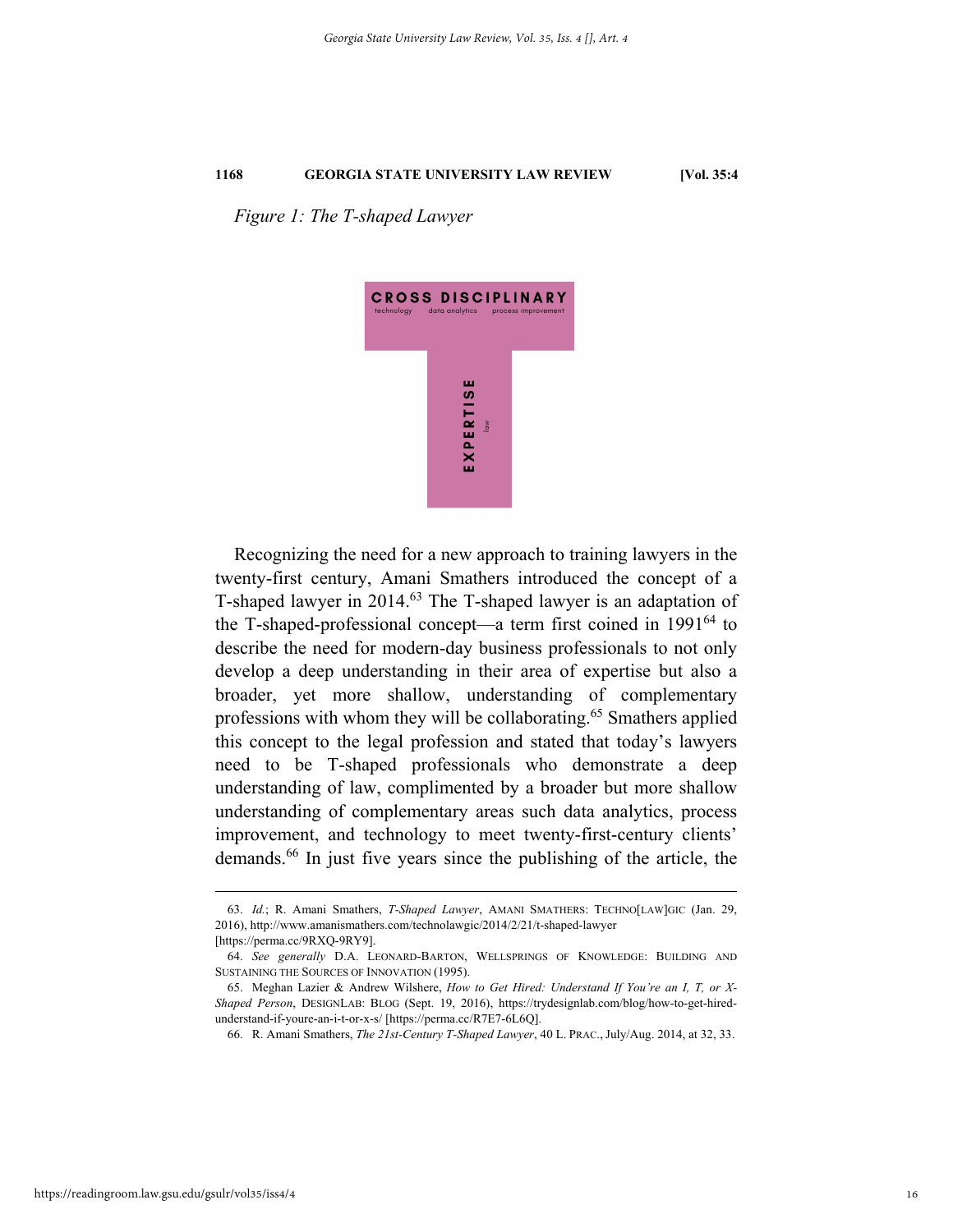T-shaped-lawyer model has gained much traction.<sup>67</sup> Smathers's article has been cited in numerous academic and practitioner-focused publications, including *Legal Education Review*, *International Journal of the Legal Profession*, and *American Journal of Trial Advocacy*. 68 Smathers's article also sparked Professor Elaine Mak to write the book *T-Shaped Lawyer and Beyond*. 69 Additionally, webinars<sup>70</sup> refer to the T-shaped lawyer as an organizing principle for programming, law professors apply the T-shaped model to course objectives, $71$  legal innovation programs use the T-shaped model to underscore the need for new skills, and legal consultants<sup>72</sup> use it to sell their services.

In 2015, organizations such as the Institute for the Advancement of the American Legal System (IAALS) and the Center for Practice

 <sup>67.</sup> *See, e.g.*, *Innovation in Education for 21st Century Lawyers with the Launch of the LexisNexis Law Made Roadshow*, L. MADE: BLOG, https://lawmade.com/innovation-in-education-for-21st-centurylawyers-with-the-launch-of-the-lexisnexis-law-made-roadshow/ [https://perma.cc/669Q-KCEN] (last visited Feb. 27, 2019); Daniel W. Linna Jr., *Starting a 21st Century Law Firm*, ST. B. MICH.: PRAC. MGMT. RESOURCE CTR., https://www.michbar.org/file/pmrc/pdfs/UDMbootcamp\_future\_lawyering2.p df [https://perma.cc/2FDW-KWSC] (last visited Feb. 27, 2019); *The Law Practice of the Future, Part 2*, CICERO LAWPACK: BLOG (May 18, 2017), https://www.cicerosoftware.com/en/blog-law-practicefuture-part-2/ [https://perma.cc/74KK-CF8Q]; *The T Shape Lawyer Gets Press in LegalBusinessWorld*, L. MADE: BLOG, https://lawmade.com/articles/the-t-shape-lawyer-gets-press-in-legalbusinessworld/ [https://perma.cc/V9KF-6AFP] (last visited Feb. 27, 2019).

 <sup>68.</sup> Susana Almeida Lopes, *High Performers Are Not Superheroes: Bridging Exclusive and Inclusive Talent Management Approaches for Law Firm Sustainability*, 23 INT'L J. LEGAL PROF. 207, 209 (2016); Ivar Timmer, *Changing Roles of Legal: On the Impact of Innovations on the Role of Legal Professionals and Legal Departments in Contracting Practice*, 2 J. STRATEGIC CONTRACTING & NEGOT. 34, 46 (2016); Kimberly Austin, Elizabeth Chu & James Liebman, *Re-envisioning Professional Education* 5 n.149 (Colum. Univ. Ctr. for Pub. Research & Leadership, White Paper 1, Mar. 2017), https://cprl.law.columbia.edu/sites/default/files/content/docs/re-

envisioning professional education 03142017 white paper 1.pdf [https://perma.cc/S4KA-V7G8]; Salvatore Caserta & Mikael Rask Madsen, *The Legal Profession in the Era of Digital Capitalism: Disruption or New Dawn?* 13 (Univ. of Copenhagen, iCourts Working Paper Series No. 149, 2019).

 <sup>69.</sup> *See generally* ELAINE MAK, THE T-SHAPED LAWYER AND BEYOND: RETHINKING LEGAL PROFESSIONALISM AND LEGAL EDUCATION FOR CONTEMPORARY SOCIETIES (2017).

<sup>70</sup>*. Video: Legal Technology and Innovation: A Framework and Skills for Success*, A.B.A. CAREER CTR. (Oct. 16, 2017), http://www.abalcc.org/2017/10/16/video-legal-technology-innovation-frameworkskills-success/ [https://perma.cc/269X-NCH5].

 <sup>71.</sup> Daniel Martin Katz, *Assignment for Class #19*, BUS. L. COURSE, http://www.businessoflawcourse.com/t-shaped-lawyers-and-the-mit-school-of-law/ [https://perma.cc/8M7H-PU2B] (last visited Feb. 27, 2019).

 <sup>72.</sup> *Building T-shaped Professionals*, INST. FOR FUTURE L. PRAC.,

https://www.futurelawpractice.org/bootcamp [https://perma.cc/8CGS-X8M8] (last visited Feb. 5, 2019) (IFLP Curriculum is based on T-shaped); *Law Firms*, L. MADE, https://lawmade.com/services/firms/ [https://perma.cc/N2RA-Q6JF] (last visited Feb. 5, 2019).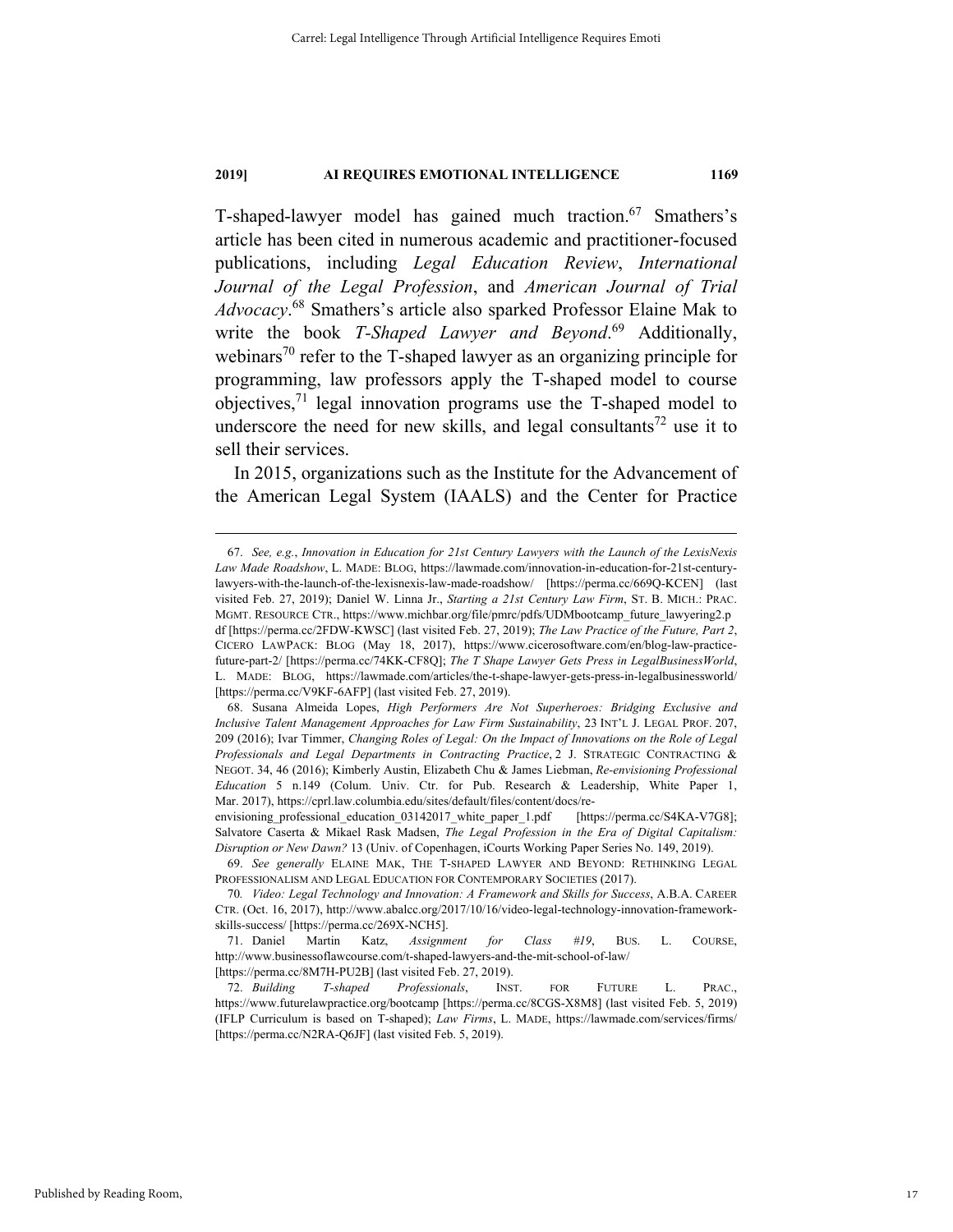Engagement and Innovation (CPEI) embarked on surveying practicing attorneys to glean insights into the types of skills and competencies perceived necessary to succeed in this changing landscape. Their initial findings suggest that lawyers believe law students must acquire foundational skills related to decision-making, communication, and emotional intelligence in order to be successful in practice upon graduation. Many of the respondents in the IAALS report stated that competencies and skills related to emotional intelligence and character were necessary to exhibit at the start of one's career—as opposed to legal skills, which were essential for practice but could be learned over time.<sup>73</sup> The research is playing out in changes to law firm hiring as well. Although many law firms still rely on variables such as grades and law review selection to determine a candidate's eligibility, firms are starting to prioritize behaviors such as "an ability to work in teams, empathy, and leadership"<sup>74</sup> when making hiring decisions.<sup>75</sup>

# *C. Increase in Experiential Learning and Skills*

In the 1980s, growth and change in the industry prompted the ABA to create a task force to analyze the growing gap between the knowledge and skills learned in legal education and knowledge and skills required to be successful in practice.<sup>76</sup> In 1992, the task force published what is now called the "MacCrate Report," identifying a

 <sup>73.</sup> GERKMAN & CORNETT, *supra* note 50, at 5.

 <sup>74.</sup> Phil Weiser, *How Law Firms Are Innovating When It Comes to Hiring*, A.B.A. J.: LEGAL REBELS (July 15, 2015, 8:30 AM), http://www.abajournal.com/legalrebels/article/how\_law\_firms\_are\_i nnovating\_when\_it\_comes\_to\_hiring [https://perma.cc/WQ9T-9ARK] ("At Kilpatrick Townsend, a national firm that combines a significant IP practice with general work, the new normal is one where excellence in a predefined set of competencies, including resilience, an ability to work in teams, empathy, and leadership, is central to getting hired.").

 <sup>75.</sup> *Id.* 

 <sup>76.</sup> MACCRATE REPORT, *supra* note 55, at 107. The MacCrate Report summarizes the impact of growth in the legal profession as: (1) increased specialization and division of labor among lawyers; (2) new areas of law and regulation and growth in business; (3) increased number of women with accompanying new areas of law or focus; (4) growing number of minority lawyers; (5) broader range of firm sizes; (6) new providers of legal services (interesting that is the argument now); and (7) changes in MRPC rules for things like pre-paid legal services. *Id.* at 13–102 (summarizing the main contentions from Chapters 1 and 2).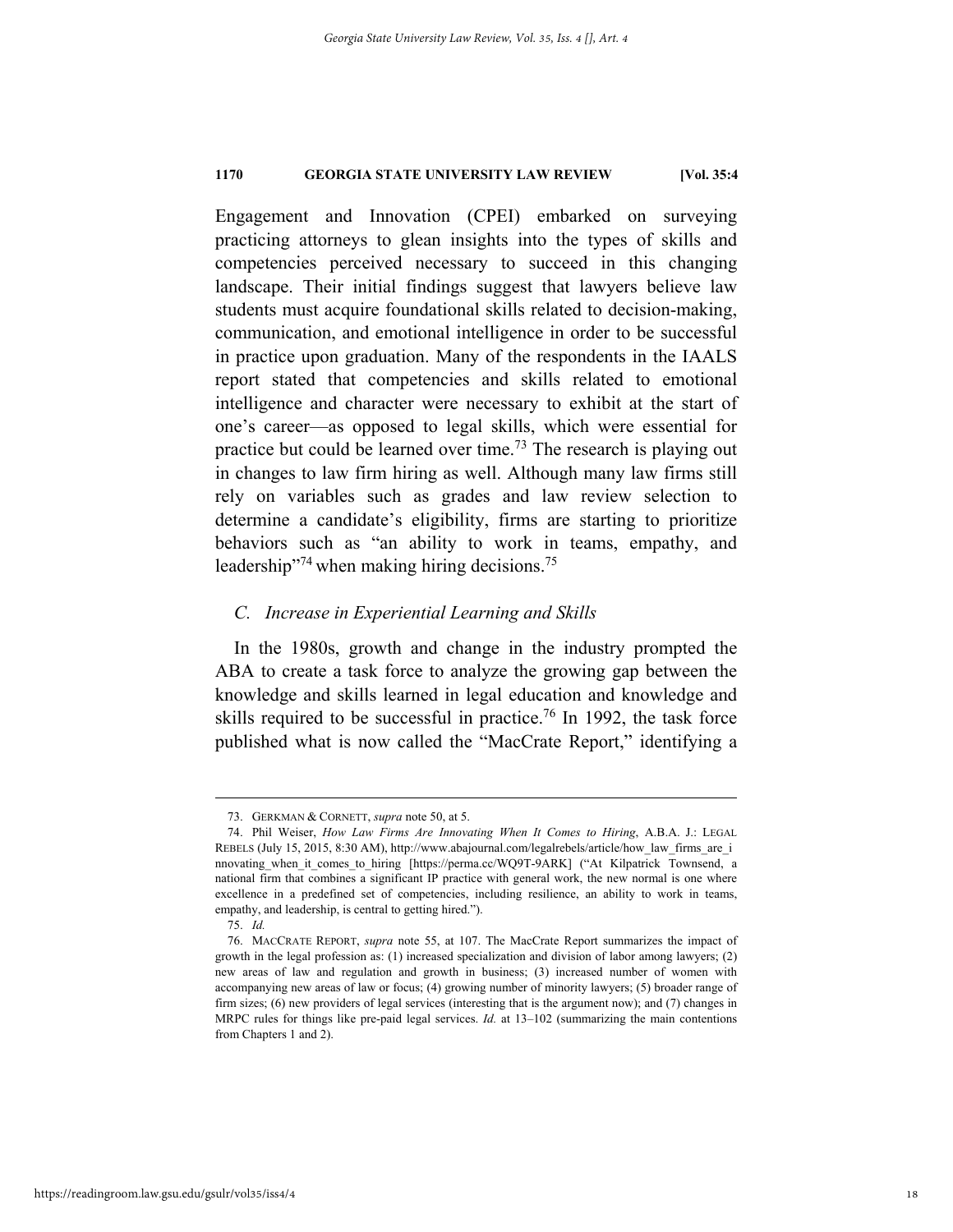set of skills and values that lawyers<sup>77</sup> (and law schools) should consider. The MacCrate report recognized that firms assessed law student applicants based exclusively on their intellectual power, but in practice, the firms assessed lawyers more on behavioral qualities not typically taught in law school.78 This report launched a series of efforts to expand law school initiatives beyond the case-study method and learning how to "think like a lawyer" and to begin to include other skills related to how to *be* a lawyer.79

About fifteen years later, the Carnegie Foundation for the Advancement of Teaching published a report about the need for additional education reform in the law.<sup>80</sup> The Carnegie report built on the MacCrate report and again implored law schools to match their emphasis on learning how to "think like a lawyer" with an emphasis on "developing ethical and social skills."81 Carnegie established three apprenticeships of professional education—intellectual or cognitive abilities, practice, and identity or purpose—and suggested that law schools should place more emphasis on integrating lawyering skills and ethics into courses.82

In 2011, Professors Shultz and Zedeck identified the disconnect between the skills that MacCrate and Carnegie described as essential to success in practice and the metrics that law schools continued using to determine admissions decisions.<sup>83</sup> More specifically, they

 <sup>77</sup>*. Id.* at 135. These skills include: (1) problem solving; (2) legal analysis; (3) legal research; (4) factual investigation; (5) communication; (6) counseling; (7) negotiation; (8) litigation and alternative dispute-resolution procedures; (9) organization and management of legal work; and (10) recognizing and resolving ethical dilemmas. *Id.*

 <sup>78.</sup> *See* William D. Henderson, *Talent Systems for Law Firms*, PD Q., Feb. 2017, at 5, 9 (citing 2 ROBERT T. SWAINE, THE CRAVATH FIRM AND ITS PREDECESSORS, 1819–1947, 266 (1948)). Ironically, the founder of the famed Cravath method for hiring students from top law schools said, "[T]o become a 'lawyer of affairs' a student must possess 'character, industry, and intellectual thoroughness, qualities that do not go to make for charm but go far to make up that indefinable something we call efficiency. Brilliant intellectual powers are not essential.'" *Id.*

 <sup>79.</sup> *See generally* Thomas M. Steele, *The MacCrate Report: Its Impact on Education in Law Firm Management*, 23 PACE L. REV. 613 (2003).

 <sup>80.</sup> *See generally* William M. Sullivan et al., *Summary of the Findings and Recommendations from Educating Lawyers: Preparation for the Profession of Law*, CARNEGIE FOUND. FOR ADVANCEMENT TEACHING (2007), http://archive.carnegiefoundation.org/pdfs/elibrary/elibrary\_pdf\_632.pdf [https://perma.cc/KTJ6-H6SB].

<sup>81</sup>*. Id.* at 6.

 <sup>82.</sup> *See id.* at 8.

 <sup>83.</sup> *See generally* Shultz & Zedeck, *supra* note 50.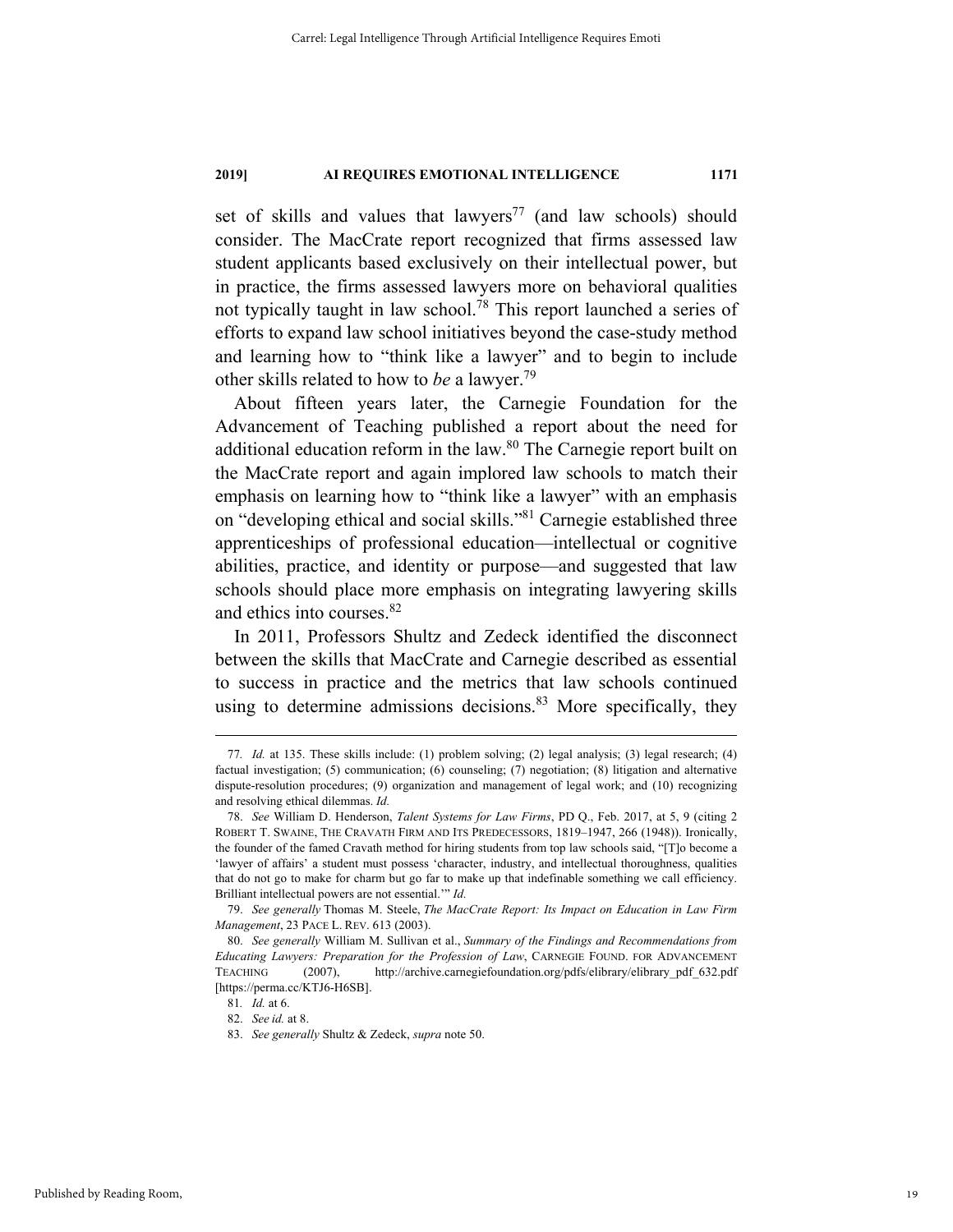stated that "current methods focus excessively on predictors of academic performance, ignoring the importance of professional effectiveness as a desirable outcome criterion; and . . . current methods can produce a significant adverse impact on minority group applicants' chances of admission."84 So, Schultz and Zedeck conducted an empirical study to test if noncognitive tests could better predict lawyer effectiveness than could grades and LSAT scores and if they would have an adverse impact on minorities. $85$  First, Schultz and Zedeck defined what they meant by "lawyer effectiveness." In a previous study, Schultz and Zedeck identified twenty-three factors to lawyer effectiveness that included behaviors such as creativity/innovation, problem-solving, providing advice and counsel, building relationships with clients, developing relationships within the legal profession, and self-development.<sup>86</sup> Schultz and Zedeck demonstrated that noncognitive tests made better predictions as to lawyer effectiveness than grades and LSAT scores and that, unlike the LSAT, the behavioral evaluations were also neutral as to race and gender.87

Legal education is slowly catching up to this previous body of research. The ABA Section on Dispute Resolution conducted a study in 2010 to capture information about the number of schools teaching these behavioral skills.<sup>88</sup> They identified eight different approaches currently being utilized by law schools to introduce these skills into the law school curriculum.<sup>89</sup> One of the most impactful changes to

 <sup>84</sup>*. See id.* at 632–33.

 <sup>85.</sup> *See id.* at 633.

<sup>86</sup>*. Id.* at 630 tbl.1. Shultz & Zedeck identified a full list of twenty-six behaviors including: analysis and reasoning, creativity/innovation, problem solving, practical judgment, researching the law, fact finding, questioning and interviewing, influencing and advocating, writing, speaking, listening, strategic planning, organizing and managing one's own work, organizing and managing others (staff/colleagues), negotiation skills, able to see the world through the eyes of others, networking and business development, providing advice and counsel and building relationships with clients, developing relationships within the legal profession, evaluation, development, and mentoring, passion and engagement, diligence, integrity/honesty, stress management, community involvement and service, and self-development. *Id.*

 <sup>87.</sup> *See* Shultz & Zedeck, *supra* note 50, at 639, 641.

 <sup>88.</sup> *Legal Education, ADR, and Practical Problem Solving (LEAPS) Project*, A.B.A. SEC. DISP. RESOL., http://leaps.uoregon.edu/ [https://perma.cc/CRY8-BUAD] (last visited Feb. 5, 2019). 89*. Id.*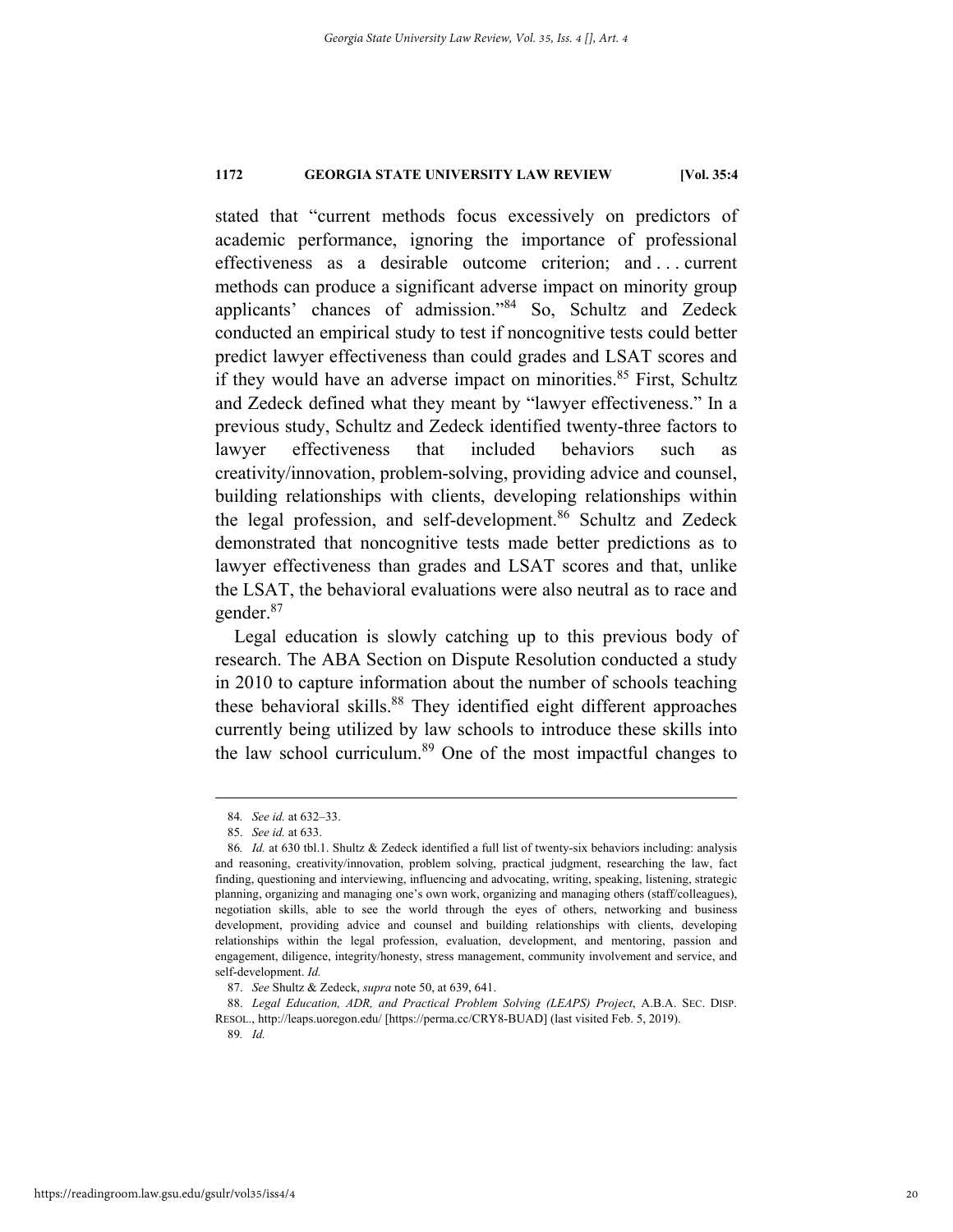legal education occurred in 2015, when the ABA adopted new standards (effective in 2017) that mandated schools to both identify institutional learning objectives and require that students enroll in six credits of experiential learning courses.<sup>90</sup> Both of these new ABA requirements bolster the idea of training students in these behavioral skills. However, critics have said that although schools are meeting the ABA requirements, most of the law schools' efforts fail to place the same emphasis on those institutional learning objectives dealing with skills related to emotional intelligence as those associated with the typical "how to think like a lawyer."<sup>91</sup>

In practice, there is an increase in the use of competency models by law firms in promotion and retention decisions but not in hiring decisions.<sup>92</sup> Most large law firms still rely on the Cravath method of recruiting students from the highest ranked law schools with the best

 <sup>90.</sup> STANDARDS & RULES OF PROCEDURE FOR APPROVAL OF LAW SCHS. 2016–2017, § 303(a)(3) (AM. BAR ASS'N 2016).

 <sup>91.</sup> *See* Dan DeFoe, *Beyond the "Blue Book"—Emotional Intelligence Training, the Pace of Legal Education, and Suggested Remedies*, PSYCHOLAWLOGY (Apr. 14, 2017), https://www.psycholawlogy.co m/2017/04/14/beyond-the-blue-book-emotional-intelligence-training-the-pace-of-legal-education-andsuggested-remedies/ [https://perma.cc/2GND-HPEF] ("From the data gathered in 2014–2015 and cited by Professor Pierson in one of the most recent scholarly commentaries about emotional intelligence and legal education, it seems that most American law schools have not taken the challenge by Dean Montgomery too seriously. Less than half of law schools offer some education and training in the emotional skills that lawyers need have in order to manage their own emotional lives and handle the emotional issues involved in servicing the needs of clients. Another conclusion which flows from her research shows that those schools which do offer such coursework and experiential training do so indirectly by ancillary means. Instruction about emotional intelligence occurs mainly as information tangential to the subject matter of other courses."); Michele Pistone, *CLEA Calls on ABA to Require 15 Credits of Experiential Learning*, BEST PRAC. LEGAL EDUC. (July 1, 2013), https://bestpracticeslegaled.albanylawblogs.org/2013/07/01/clea-calls-on-aba-to-require-15-credits-ofexperiential-learning/ [https://perma.cc/PBK8-5FCY] (stating that the Clinical Legal Educators Association (CLEA) suggested that the ABA should adopt a more rigorous standard of requiring fifteen experiential learning credits); Jennifer Romig, *Law-School Learning Outcomes for Communication*, LISTEN LIKE A LAW. (June 27, 2018), https://listenlikealawyer.com/?s=learning+outco me&category\_name=&submit=Search [https://perma.cc/2NFH-94R8] (laying out law school efforts on a spectrum from least to most specific). *But see* William S. Blatt, *Teaching Emotional Intelligence to Law Students: Three Keys to Mastery*, 15 NEV. L.J. 464, 466 (2015); Carter Nelson, *Emotional Intelligence: A Different Kind of Smart*, LIFE AT NYU L. (Apr. 16, 2014), https://blogs.law.nyu.edu/lifeatnyulaw/emotional-intelligence-a-different-kind-of-smart/ [https://perma.cc/L5C2-M9GQ]; Course Syllabus, Richard C. Reuben, Univ. of Mo. Sch. of Law, Emotional Intelligence in Law Final Syllabus (2012), https://www.law.berkeley.edu/files/EISyllabusFall12Final\_Reuben.docx. 92. Hamilton, *supra* note 60, at 6.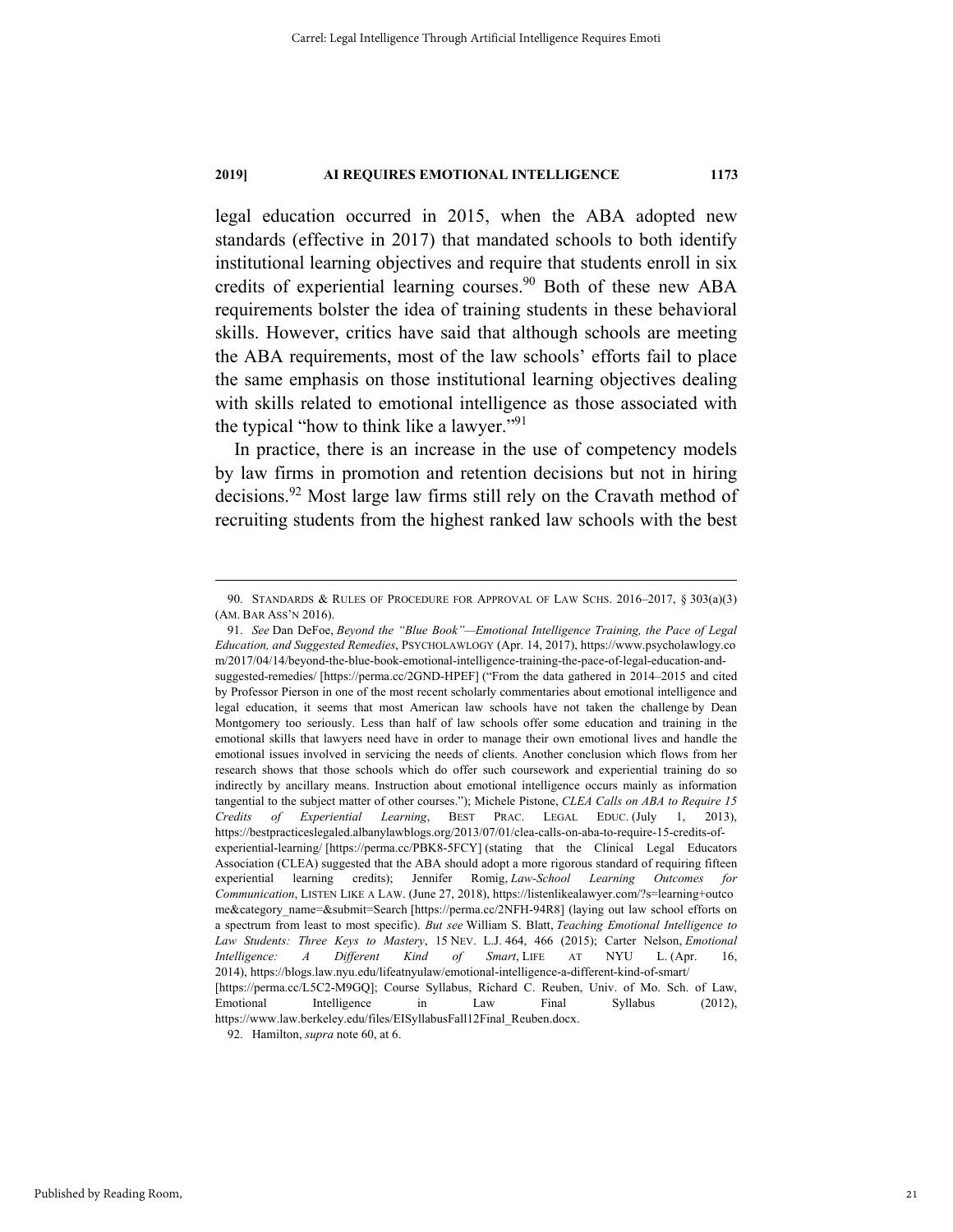grades.93 However, once those applicants become employees, firms are investing in talent managers and human resources to identify competency models that capture the skills necessary to increase lawyer success in the firm.<sup>94</sup>

All of these efforts point to the need for a more holistic understanding of lawyering. A holistic understanding of lawyering would not only include skills related to how to think like a lawyer but also the behavioral skills and technological awareness to succeed in the twenty-first century. This holistic model must also recognize that technology is creating new roles for lawyers and new jobs for our allied professionals. Moving forward from understanding the challenges, a new competency model called the Delta Model reflects a more holistic perspective on lawyering and the legal industry itself.

# *III. Delta Model*

The twenty-first-century lawyer needs to demonstrate a mastery of the law, awareness of and ability to utilize emerging technology such as artificial intelligence, and the emotional intelligence necessary to navigate the changing landscape of legal services and provide unique value to clients in light of an increasing utilization and reliance on technology to provide legal services. A model for success in the legal profession must also recognize the changing nature of a career in the law as one that has shifted professional roles from just researching and analyzing the law to someone explaining results generated by AI to a client and helping them sort through and understand these

 <sup>93.</sup> *See* Henderson, *supra* note 78, at 8–9.

 <sup>94.</sup> H. Russell Cort & Jack L. Sammons, *The Search for "Good Lawyering": A Concept and Model of Lawyering Competencies*, 29 CLEV. ST. L. REV. 397, 406 (1980); Terri Mottershead & Sandee Magliozzi, *Can Competencies Drive Change in the Legal Profession?*, 11 U. ST. THOMAS L.J. 51, 80 (2013). *But see Capabilities & Services*, LAWYERMETRIX, https://www.lawyermetrix.net/how-we-helpclients/capabilities-and-services [https://perma.cc/2U96-X97Q] (last visited Feb. 5, 2019) (stating that a little more than 700 law firms and 200,000 corporate organizations are using LawyerMetrix's behavioral interview matrix in hiring); Weiser, *supra* note 74. LawyerMetrix is a company started by Professor Bill Henderson. Debra Cassens Weiss, *Law School Nonprofit Buys Bill Henderson's Lawyer Metrics Company*, A.B.A. J. (Dec. 21, 2015, 3:40 PM), http://www.abajournal.com/news/article/law\_school\_no nprofit\_buys\_bill\_hendersons\_lawyer\_metrics\_company/ [https://perma.cc/2727-CDKN].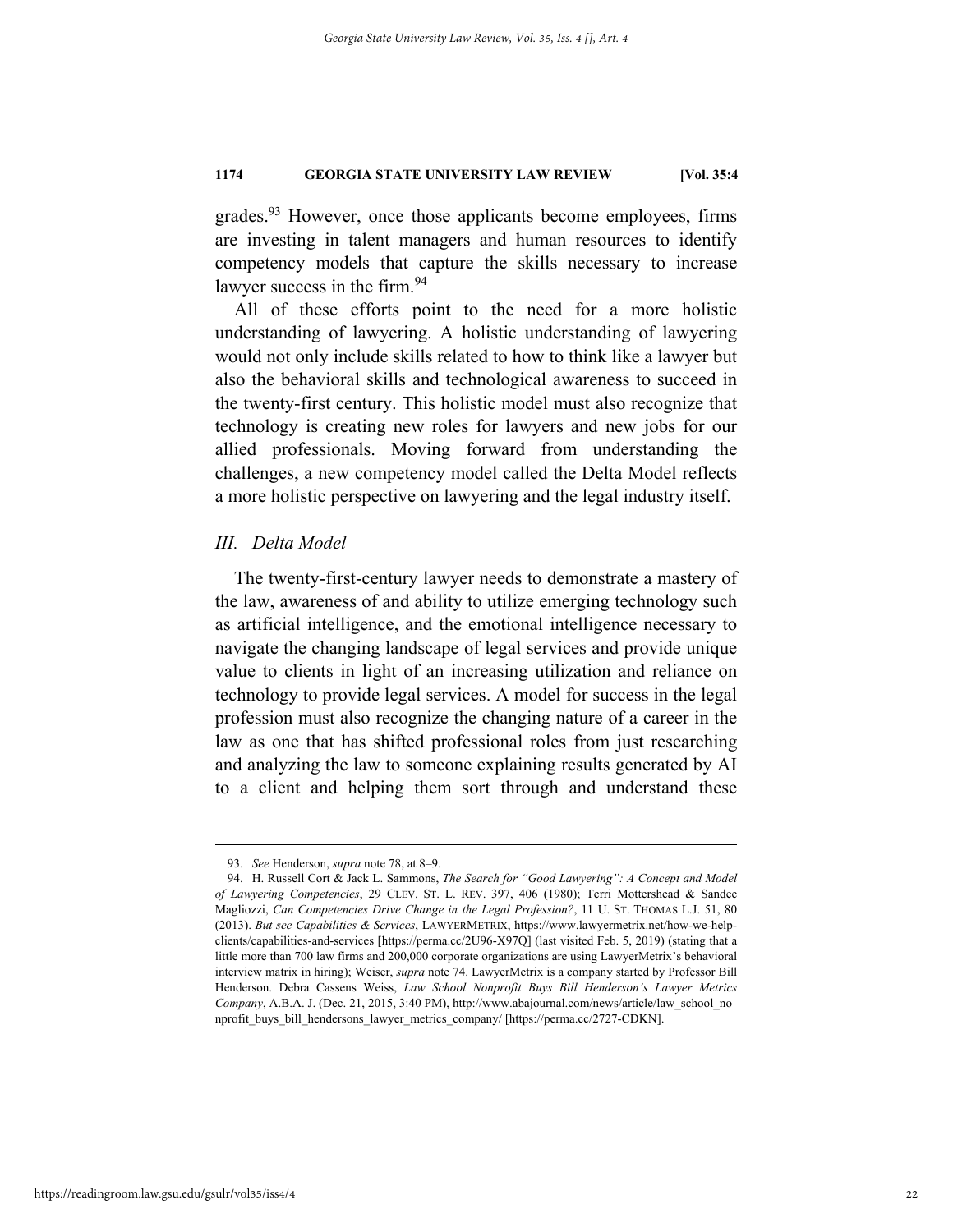results.95 This model must also reflect new and developing careers in the law—those for licensed attorneys as well as those for individuals in allied professions. A small working group is developing a new competency model called the Delta Model (see Figure 2) to create a more holistic understanding of a successful legal professional.<sup>96</sup> The Delta Model comprises three competencies representing the knowledge, skills, and abilities related to the law; personal effectiveness stemming from emotional intelligence; and the business/operations aspects of practicing law with technology tools.<sup>97</sup>

*Figure 2: The Delta Model* 



This Model seeks to highlight the importance of lawyers having competency in all three areas given the increasing use of artificial

 <sup>95</sup>*.* MACCRATE REPORT, *supra* note 55, at 125.

 <sup>96.</sup> Runyon, *supra* note 4.

 <sup>97.</sup> *Id.*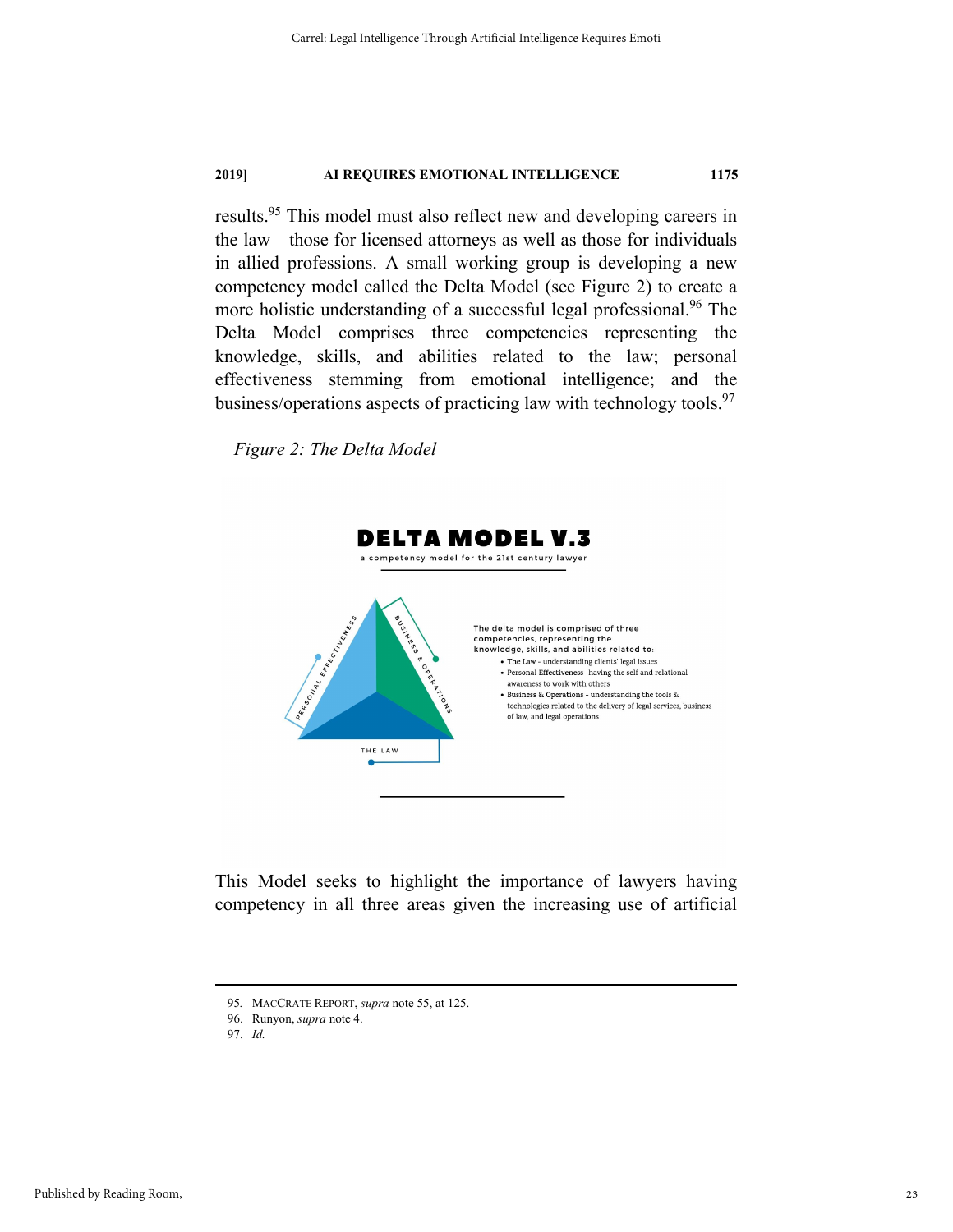intelligence and the increasing importance of emotional intelligence.98

The Delta Model is designed to shine a spotlight on the importance of all three areas by using a three-sided figure, where each side represents a different competency area.<sup>99</sup> The Model is currently in development and research is being conducted to validate it, but the notion that lawyers need competencies in each of these areas is based on sufficient previous research to warrant discussion. A competency model such as the Delta Model has the potential to reshape discussions about what it means to be a successful legal professional.

The following section explores how the Delta Model (1) presents a more holistic approach to lawyering; (2) presents a model for a variety of legal careers; (3) reflects and adapts to individuals' strengths; and (4) recognizes allied professionals in the law.

### *A. The Delta Model Presents a Holistic Approach to Lawyering*

The Delta Model incorporates many different competencies needed to be a successful lawyer. $100$  It acknowledges that the profession is not replacing emotional intelligence with artificial intelligence but is instead creating complimentary intelligence that relies on both.<sup>101</sup> A successful lawyer knows how to utilize technological advances as well as explain the benefits and risks of using technology to clients and colleagues. A successful lawyer today must know how to demonstrate resilience in the face of rapidly increasing change. Change is happening at an ever-increasing rate. Lawyers must have the skills, knowledge, and resilience to adapt to that change. As the law begins to adopt more and more to

 <sup>98.</sup> *Id.* Another author similarly recognized the importance of adding emotional intelligence to the T-shaped lawyer and created the "plus-shaped" lawyer by adding a top to the "T." Fernando Garcia, *The 'Plus-Shaped' Lawyer for the 21st Century*, CANADIAN LAW. (Apr. 17, 2017), https://www.canadianlawyermag.com/author/fernando-garcia/the-plus-shaped-lawyer-for-the-21stcentury-3594/ [https://perma.cc/5997-WLYS]. But two years later, this same author is citing to the Delta Model. Fernando Garcia, *New Skill-Enhancing Models to Become Tomorrow's Lawyer in 2019*, CANADIAN LAW. (Jan. 7, 2019), https://www.canadianlawyermag.com/author/fernando-garcia/newskill-enhancing-models-to-become-tomorrows-lawyer-in-2019-16685/ [https://perma.cc/2757-5FB6].

 <sup>99.</sup> Runyon, *supra* note 4.

 <sup>100.</sup> *Id.*

 <sup>101.</sup> *See id.*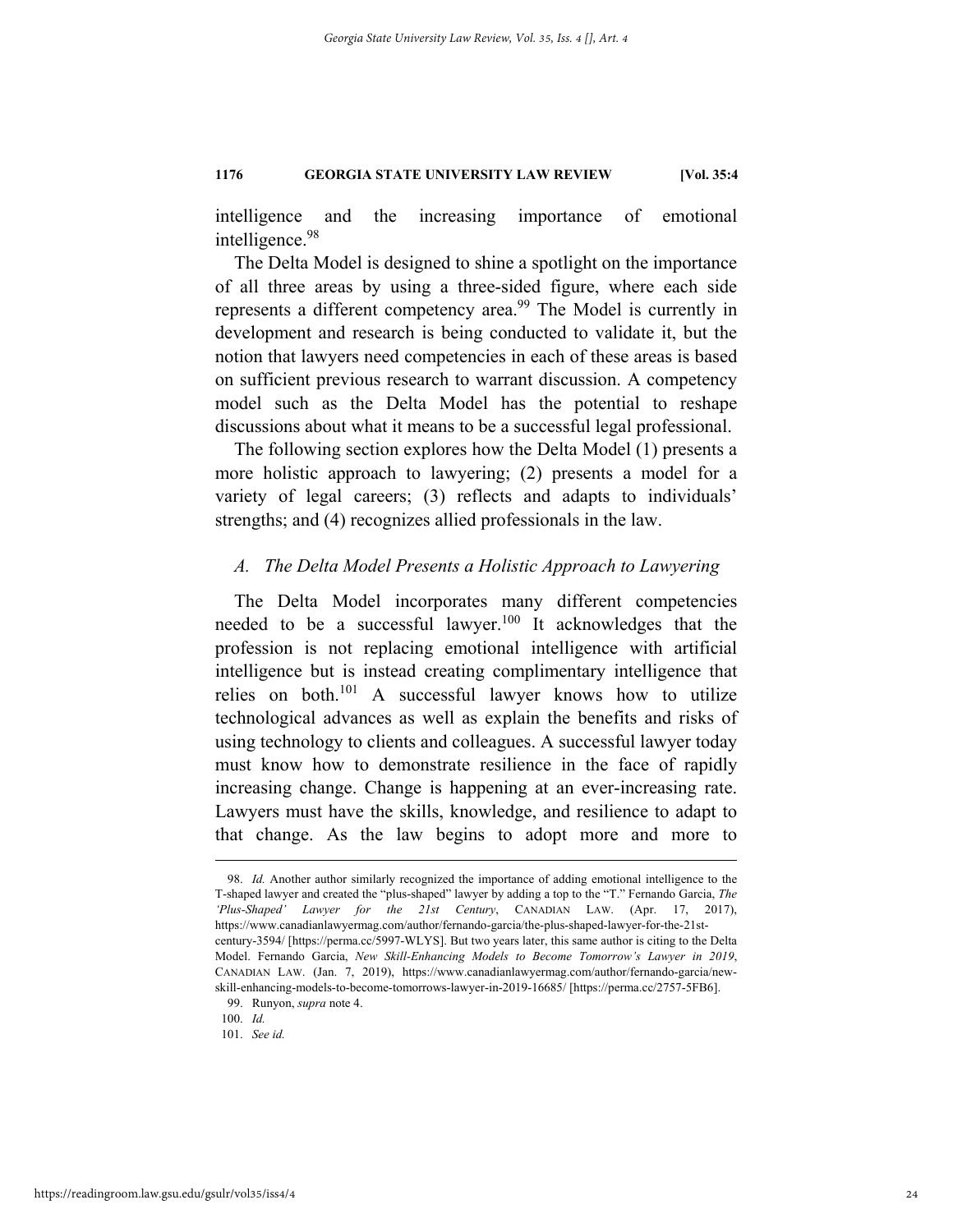technological advances such as artificial intelligence, lawyers must demonstrate their unique value by having the emotional-intelligence competencies beyond artificial intelligence.

# *B. The Delta Model Presents a Model for a Variety of Legal Careers*

The Delta Model has built in more nuance to not only capture the need for lawyers to gain competency in these three areas but also to provide a way to measure the needed competencies for all legal professionals in the law. Once the research verifies which specific attributes belong under each competency area and the metrics by which to measure the knowledge, skills, and abilities within each attribute, the Delta Model could create a whole new system for tailoring legal education, legal training, and professional development to specific persons and their individual career goals. This new approach could increase lawyer happiness,  $102$  address lawyer/nonlawyer tensions, $103$  and shift the legal education model to attract a broader spectrum of people.

*Figure 3: The Delta Model—BigLaw Partner* 



 <sup>102.</sup> Lawrence S. Krieger, *The Inseparability of Professionalism and Personal Satisfaction: Perspectives on Values, Integrity and Happiness*, 11 CLINICAL L. REV. 425, 430 (2005). *See generally* NANCY LEVIT & DOUGLAS O. LINDER, THE HAPPY LAWYER: MAKING A GOOD LIFE IN THE LAW (2010).

<sup>103.</sup> Deborah L. Rhode, *The Delivery of Legal Services by Non-Lawyers*, 4 GEO. J. LEGAL ETHICS 209, 209 (1990).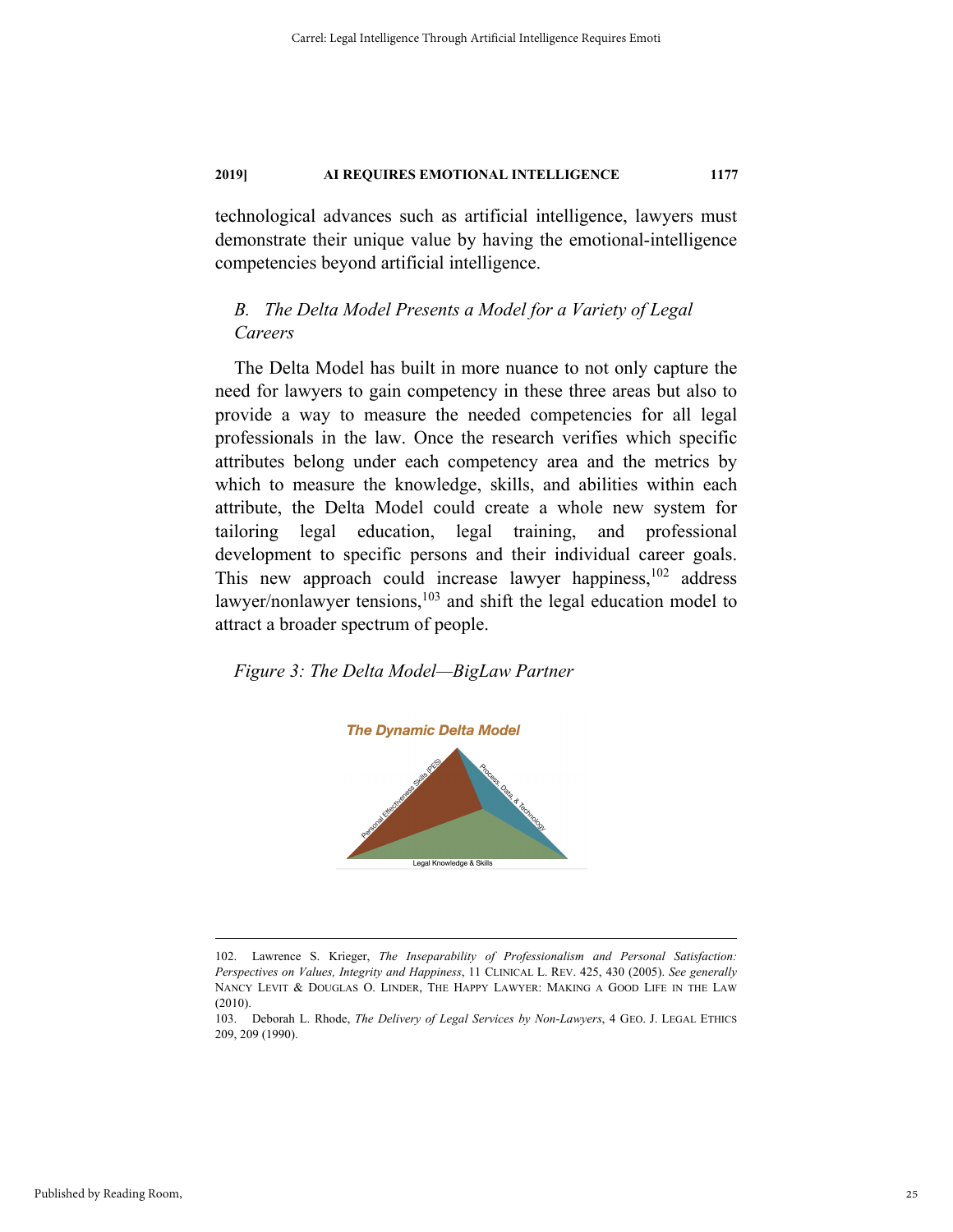The Delta Model is neither static nor singular. It has the dynamic and pluralistic potential of representing an infinite number of legal careers. By moving the midpoint of the Delta Model, one can change the amount of surface area associated with each competency to represent different depths of skill required for different legal careers. In Figure 3, the midpoint of the model is placed farther to the right, thereby decreasing the surface area associated with the competency: Business & Operations.<sup>104</sup> This figure might represent the Delta Model as it applies to a "BigLaw" partner. A BigLaw partner must have a broad but shallow understanding of the business of law and the role technology can play to enhance the associate's services, but the BigLaw partner does not necessarily need to know how to code; a partner can rely on the legal operations and Information Technologies departments to provide this support. (This figure might best represent the notion of the T-shaped lawyer as one with in-depth knowledge of the law and shallow knowledge of data, process, and technology.) On the other hand, Figure 4 represents a recent graduate hired in the legal operations department. In this figure, the midpoint is placed slightly lower, representing the greater depth of knowledge the individual will need in legal technology and data analytics and the lesser, but not insignificant, depth of expertise in the law an individual will need to work on legal-technology solutions for a  $firm.<sup>105</sup>$ 

# *Figure 4: The Delta Model—Lawyer in Legal Operations*



 <sup>104.</sup> *See supra* Figure 3.

 <sup>105.</sup> *See infra* Figure 4.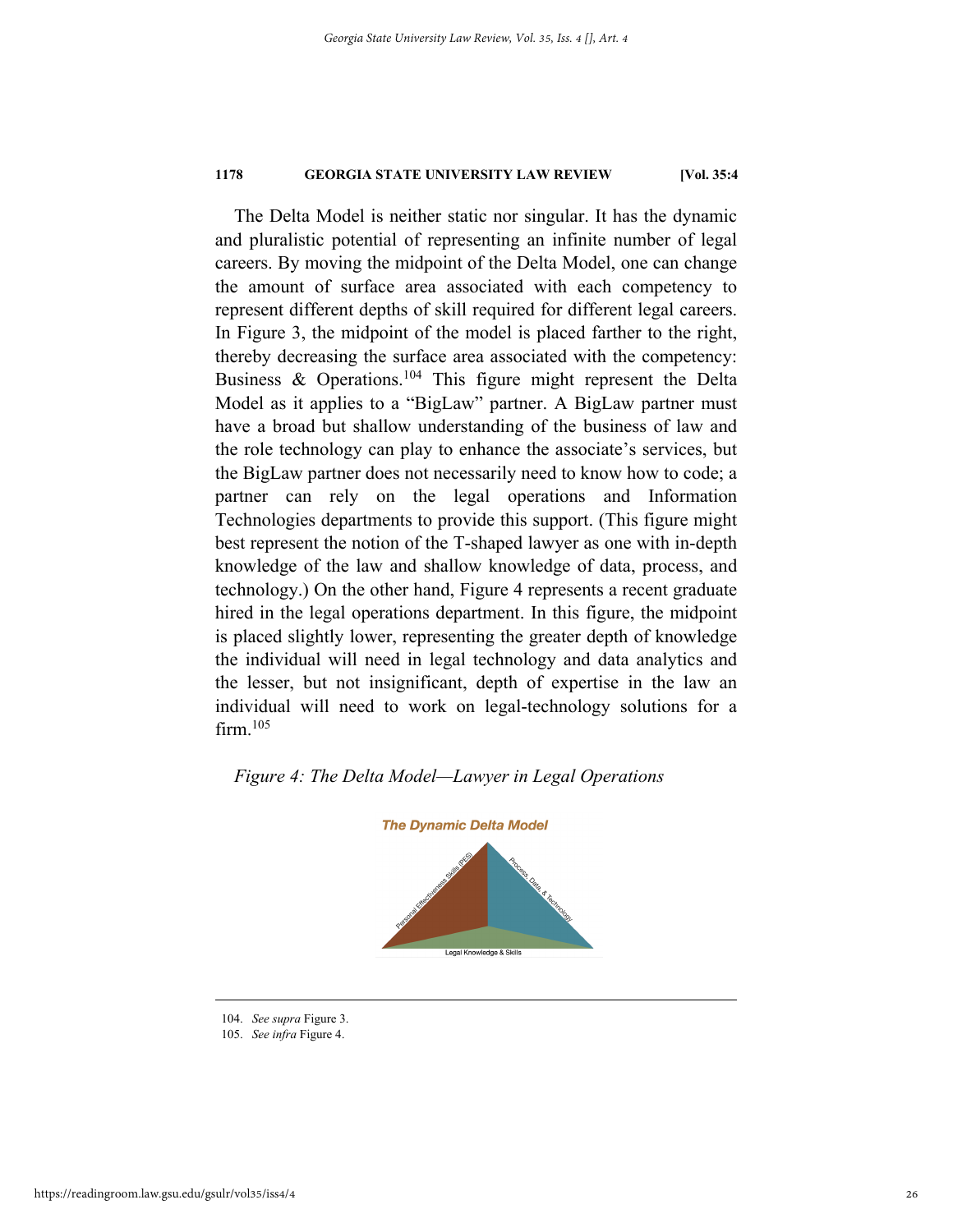The midpoint can move to reflect all career paths within the legal profession, indicating different career choices that students may make after law school as well as throughout their career. This dynamic and pluralistic version of the Delta Model more accurately reflects the diversity of positions and career paths available in law today.

# *C. The Delta Model Reflects and Adapts to Individuals' Strengths*

If we can define different versions of the Delta Model that reflect different career choices, then we can use the Delta Model as a tool to tailor students' legal education to focus more strategically on curricular decisions that will benefit them in their unique career paths.106 For instance, individuals interested in becoming legal technologists would want to make sure that they not only enroll in a sufficient number of courses in the study of law but also in other courses in coding, data analytics, and process improvement. The Delta Model can help inform these students' curricular choices. Also, if we map individuals' existing skills onto the version of the Delta Model for a legal technologist, we can further tailor the students' individual needs based on where they might already have strengths and where they might have weaknesses. For instance, the Delta Model informs a law student with a humanities background that she will be more successful in her pursuit of a legal-technologist career if she receives sufficient training in coding, data analytics, and process improvement in addition to her course work in the study of law. However, if a different law student came to law school with a background in computer science, she may not necessarily need to

 <sup>106</sup>*.* MACCRATE REPORT, *supra* note 55, at 127. The MacCrate report called on law schools to move law students from passive users of legal education to active participants. *Id.* Professor Bill Henderson shared a vision where:

<sup>[</sup>S]cience would deliver a definitive list of skills and behaviors that resulted in lawyer success. The law schools could teach it, employers would hire for it, and clients and society would be better off. Alas, this is unlikely to happen. The first stumbling block is our inability to agree on an adequate definition of success.

William D. Henderson, *Successful Lawyer Skills and Behaviors*, *in* ESSENTIAL QUALITIES OF THE PROFESSIONAL LAWYER 59, 59 (Paul A. Haskins ed., 2013).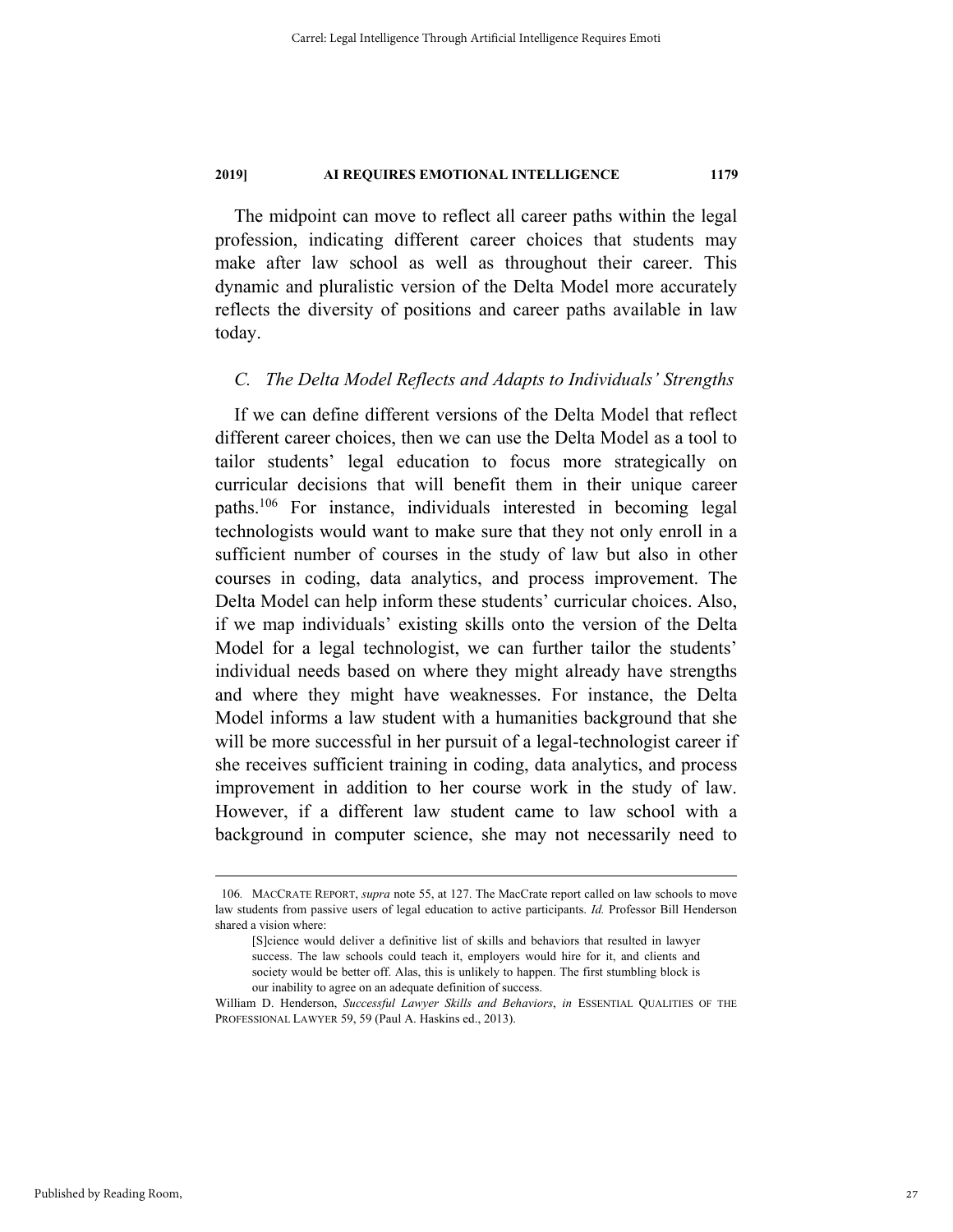take the same number of coding and data-analytics courses. In this way, the Delta Model visualizes the different skills necessary to succeed in any given legal profession, as well as a map onto which an individual's unique strengths and weaknesses can be overlaid to determine the specific needs of this person for this specific career goal.

It is necessary to conduct additional research and studies before we can utilize the dynamic and pluralistic aspects of the Delta Model as a differentiation model for legal education. As mentioned previously, the working group is conducting research to validate the model and define the specific attributes necessary under each competency model. After this research is complete, we can move to the second stage of research by identifying the varying maps of the Delta Model that reflect different career paths. To do this, we will need to conduct a survey asking participants from each of these legal professions to prioritize those attributes that they believe are most important to succeed in their specific position. The third stage will be to identify a mechanism in which we can test an individual's proclivity for each of these attributes. Think of it as a Myers-Briggs test for each of these competency areas.<sup>107</sup> If we can create a standardized test that identifies an individual's strengths within each of these three competency areas, we can map the results on the specific version of the Delta Model that aligns with the individual's career goals. Comparing and contrasting the results will provide a guide for that individual as to which areas she needs to pursue additional training and course work and which areas she already seems to have mastered.

These different versions of the Delta Model, along with a corresponding standardized test, can also guide an individual throughout her career. As a student, an individual may plan to pursue a career in BigLaw. However, after three to five years as an associate, the individual may decide she wants to shift to a corporate

 <sup>107.</sup> *See generally Take the MBTI Instrument*, MYERS & BRIGGS FOUND., https://www.myersbriggs.org/my-mbti-personality-type/take-the-mbti-instrument/home.htm?bhcp=1 (last visited Mar. 5, 2019).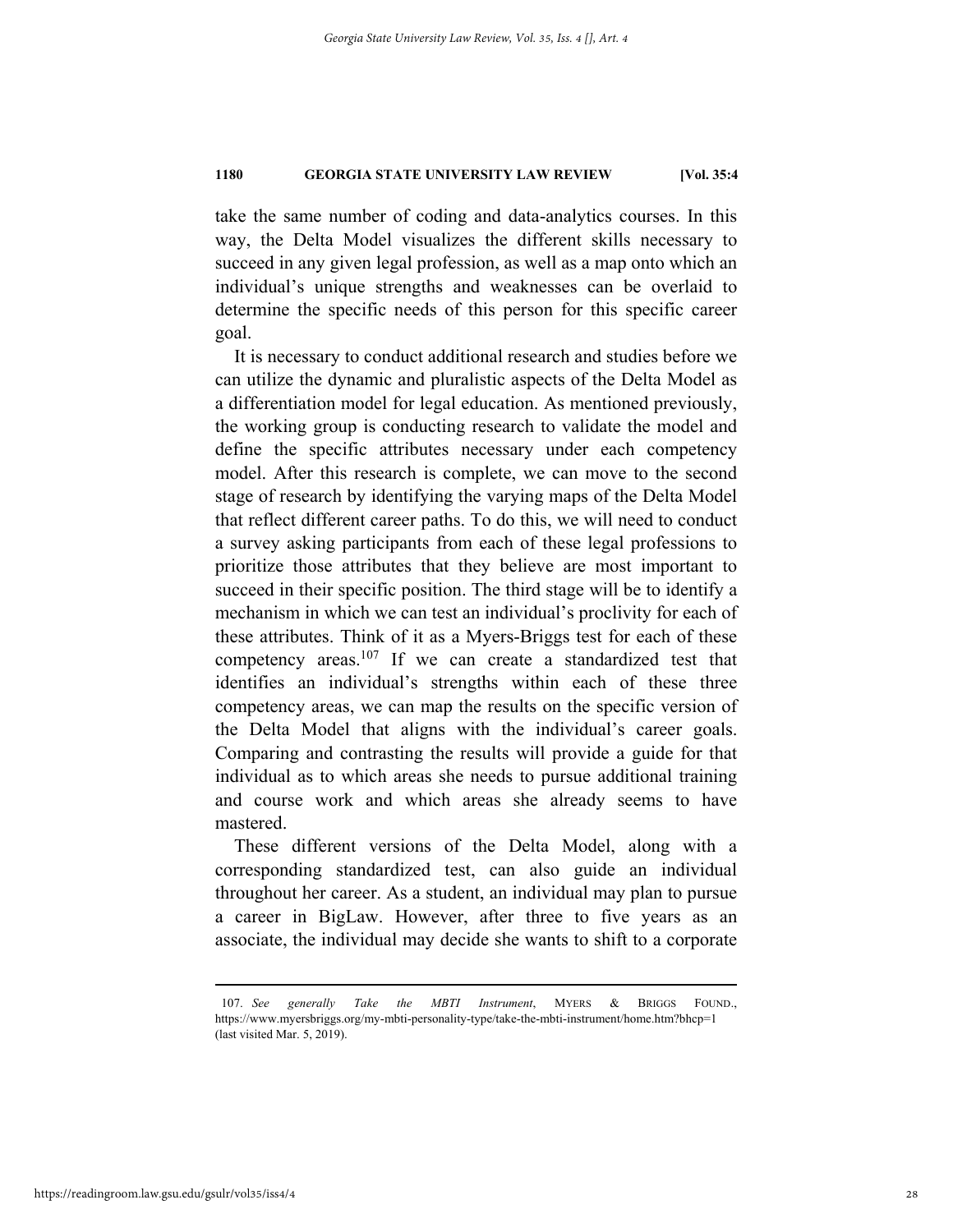legal department. The individual, now wanting to make a professional change, can take the standardized test, overlay her results on top of the Delta Model version for corporate legal departments, and see what skills she might need to learn or develop to make a success of the career change. Individuals can reference different versions of the Delta Model to varying points along their career path and compare them to a current result of their standardized test to get the most accurate picture of what they need at that moment.

# *D. The Delta Model Recognizes Allied Professionals in the Law*

There are other benefits to a dynamic competency model. The Delta Model is not limited to the competencies of a licensed lawyer but can reflect the competencies of other professionals in the law as well. There is a push in some legal-innovation circles to move away from the notion of referring to individuals in the legal-service industry who do not hold law licenses as "nonlawyers."108 Some have called for the field to begin using the phrase "allied professional."109 Regardless, there still seems to be a distinct line between those individuals who have a license to practice law and those who do not. And while one can argue that a license is essential to ensure a certain ethical standard and integrity in the profession, it may also be true that individuals across the legal-services industry share a need to have competency in the same three areas we identify in the Delta Model, even if to varying degrees of depth and mastery. The second stage of research on the Delta Model will test this idea; if true, it may help to alleviate the in-group/out-group tension that is currently plaguing the industry.

 <sup>108.</sup> *See generally* Campbell, *supra* note 44; Fern Fisher, *Navigating the New York Courts with the Assistance of a Non-Lawyer*, 122 DICK. L. REV. 825 (2018); Gillian K. Hadfield & Deborah L. Rhode, *How to Regulate Legal Services to Promote Access, Innovation, and the Quality of Lawyering*, 67 HASTINGS L.J. 1191 (2016); HORN, *supra* note 44.

 <sup>109.</sup> Curle, *supra* note 47.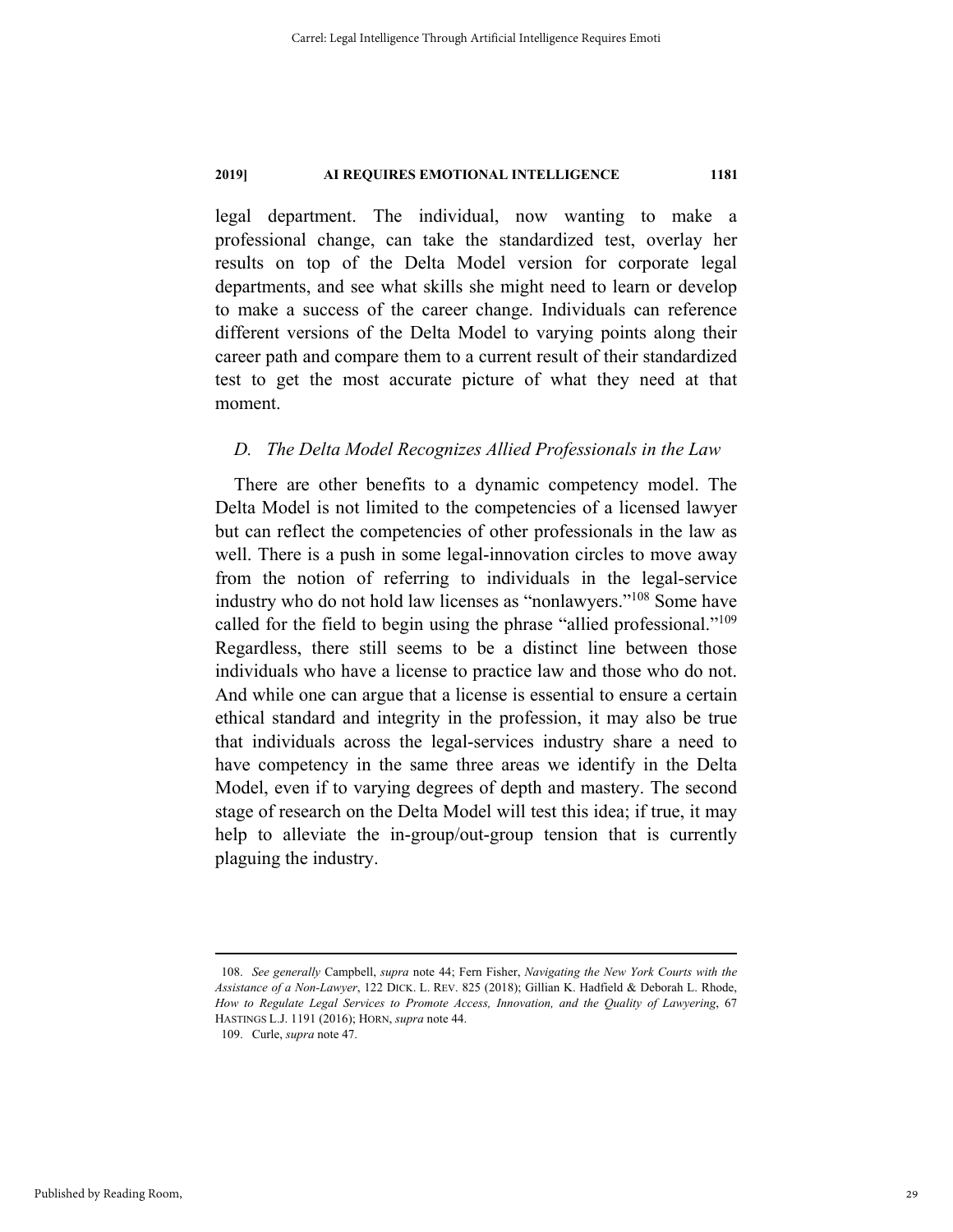# **CONCLUSION**

The delivery of legal services is changing, driven in large part by advancing technologies and innovation. With this change, lawyers face new challenges in client expectations and needs. Current legal education, recruiting, and promotion models do not reflect the totality of skills that lawyers need to be successful in the twenty-first century. Lawyers' increasing use and reliance on artificial intelligence create an increasing complimentary need in emotional intelligence.

Legal education has changed very little over the past 150 years since the advent of the case-study method by Dean Langdell. However, in times of immense change in the profession, some in the field have surveyed the landscape to get a more accurate and updated picture of the skills that lawyers need to succeed. In the 1980s, the ABA surveyed the field and published the MacCrate report, pushing for more experiential and behavioral learning in communication and relationship building. In the early 2000s, Schultz and Zedeck researched the need for skills related to emotional intelligence as a barometer of law student success instead of the LSAT. Most recently, the field has gravitated toward the notion of the T-shaped lawyer to reflect the increasing role that technology is playing in practice.

This article argues that each of these attempts to redefine what skills are necessary to succeed in the law fall short of the totality of skills and competency required in the twenty-first century. A useful competency model must demonstrate a lawyer's need to acquire legal, technology, and operation skills, as well as skills associated with emotional intelligence. The combination of these three areas, in varying degrees depending on someone's background and career choice, is crucial to succeeding in today's changing legal landscape. The Delta Model seeks to provide the field such a comprehensive and holistic understanding of what it means to be a legal professional. The Model provides law students, lawyers, and allied legal professionals a visual for assessing the skills needed in different types of legal careers and recognizes that no matter the type of legal career, every legal professional must possess some amount of